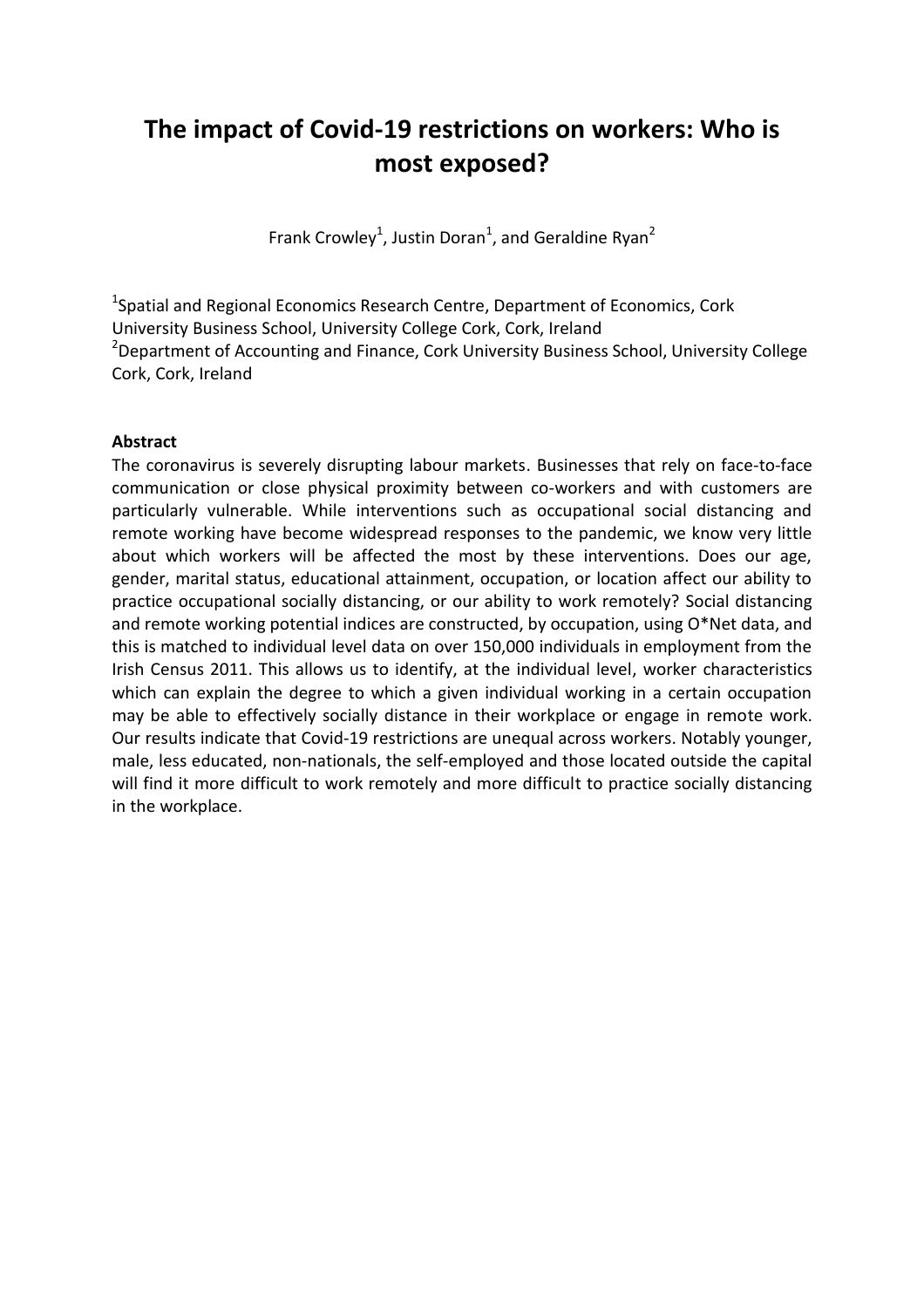#### **1. Introduction**

The COVID-19 pandemic has led to an unprecedented shock to the economy and has disrupted labour markets around the world. In early 2020, as the virus spread from country to country, governments took action to save lives. Public health measures such as isolation, physical distancing, quarantine and the closure of non-essential businesses were introduced to reduce transmission. These measures which successfully slowed the spread of the virus (Gollwitzer, Martel, Marshall, Höhs, & Bargh, 2020; Nussbaumer-Streit et al., 2020) have been detrimental to the economy (Baldwin & Weder di Mauro, 2020; Goodell, 2020; Koren & Pető, 2020). Now, as the number of Covid-19 related deaths fall, governments are moving towards policies designed to re-open business and to save the economy (Ozili & Arun, 2020).

The current consensus is that Covid-19 spreads from person to person within a 3–6 feet radius through the transmission of respiratory droplets (Galbadage, Peterson, & Gunasekera, 2020). Since workplace interactions constitute the majority of social contacts among people of working ages (Lewandowski, 2020), workers are being encouraged to practice social distancing, and where possible, to work from home. Whilst social distancing is central to the easing of lockdown measures (Kissler, Tedijanto, Lipsitch, & Grad, 2020; Lewandowski, 2020) little is known about what individual characteristics are associated with these activities (Gollwitzer et al., 2020). Using data for over 150,000 Irish workers employed across 88 3-digit occupations, this paper examines (i) the individual level worker characteristics associated with a greater potential to socially distance in the workplace and (ii) the individual level worker characteristics associated with a greater potential to work remotely.

The pandemic has had a profound effect on the Irish economy and labour market. Between March and May 2020, Ireland witnessed a drastic reduction in the size and scope of economic activity. On 20th March 2020, the Irish Government introduced a range of measures to slow down the spread of Covid-19, including restrictions on travel and social gatherings, the closure of schools, and the requirement for businesses to put safeguards, such as social distancing in place to protect their staff and customers. On 27th March, the Government ordered all non-essential businesses to close their premises. Since then, large sectors of the economy have shut down while other sectors have moved their business (temporarily) online. Hotels, restaurants, non-food retailers, and the arts and entertainment sectors have been impacted the most (Department of Business Enterprise and Innovation, 2020). By 28<sup>th</sup> April, approximately 620,000 workers had lost their job or were furloughed<sup>1</sup> while a further 427,400 were in receipt of a Temporary Wage Subsidy Scheme payment.<sup>2</sup> Many workers lost their jobs before the mandatory closure order indicating that work in some sectors may be less compatible with social distancing (Byrne, Coates, Keenan, & McIndoe-Calder, 2020). The situation facing Ireland is not unique and is typical of most countries globally. Now as countries re-open it is important that we evaluate which workers

l <sup>1</sup> These workers are receiving a Pandemic Unemployment Payment of  $\epsilon$ 350 per week.

<sup>&</sup>lt;sup>2</sup> The scheme allows workers to receive government support directly through their employer's payroll. They receive a payment of €410 per week or 70 per cent of the employee's average net weekly pay for employees earning less than or equal to  $€586$  per week.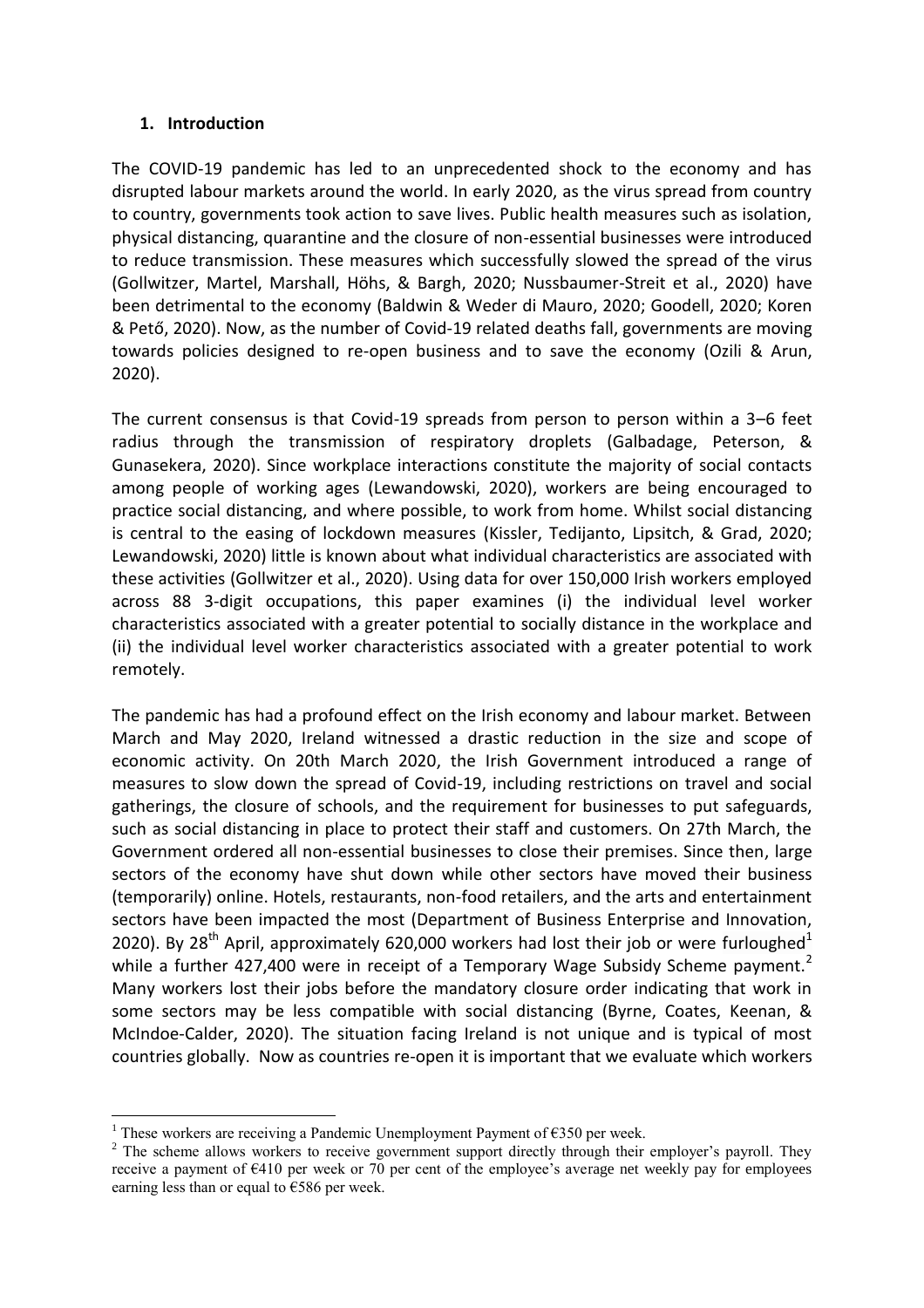may find it difficult to return to work due to social distancing restrictions and which may find it difficult to continue to work remotely.

International research has shown that those working in occupations requiring face-to-face interaction are more likely to have lost their job or experienced reduced working hours due to the pandemic than those who can perform their work remotely (Béland, Brodeur, & Wright, 2020; Gallacher & Hossain, 2020; Montenovo et al., 2020). As restrictions ease, and non-essential businesses re-open their premises, workers will be required to observe social distancing rules in the workplace. While these rules will affect all occupations, there is growing evidence that some will be impacted more than others. A growing literature, including this paper, use  $O^*$ NET occupational data to capture the type of work conducted by each occupation and to investigate the impact of Covid-19 on jobs. Authors such as Barbieri, Basso, and Scicchitano (2020), Crowley and Doran (2020), Koren and Pető (2020), Mongey, Pilossoph, and Weinberg (2020) have shown that some occupations will find it easier to facilitate social distancing (e.g. Agriculture, Forestry and Fishing, Information and Communication) than others (e.g. Retail Trade, Accommodation and Food Services, Human Health). While this early work focused on identifying the ability of specific occupations to practice remote working and social distancing, more recent work is turning to the characteristics of individuals who can/cannot work at home and who can/cannot practice social distancing in the work place.

In the next section, we provide an overview of the related literature, before discussing the data in Section 3. Section 4 presents the results of our analysis, while Section 5 concludes the study with a discussion on policy implications.

## **2. Related Literature**

Since the start of the year, a growing number of papers have examined which workers have lost their jobs (Binder, 2020; Montenovo et al., 2020), which workers are able to work from home (Dingel & Neiman, 2020), and which workers can practice social distancing in the workplace (Koren & Pető, 2020). While some studies are survey based, others use the Occupation Information Network (O\*NET) data to identify the types of jobs which can be done from home and the types that can facilitate social distancing.

Early real-time survey based research focused on the impact of Covid-19 on work, income, travel, and spending habits. Binder (2020), for example, in a survey of 500 US consumers found that people were concerned about the impact of the virus on the economy, their health and their personal finances. Using data gathered in two waves (wave 1: end of March; wave 2: mid-April) across twelve countries (Australia, Austria, Austria, Canada, France, Germany, Italy, New-Zealand, Poland, Sweden, UK, USA) Foucault and Galasso (2020) found that 39.5% of workers were working from home by mid-April while 21.5% had stopped working. Adams-Prassl, Boneva, Golin, and Rauh (2020), using real time data for March and April for the UK, US and Germany, noted that workers who cannot work from home were more likely to report having lost their job.

By classifying the feasibility of working at home for all occupations from two O\*NET surveys and merging it with occupational employment data in two-digit NAICS industries Dingel and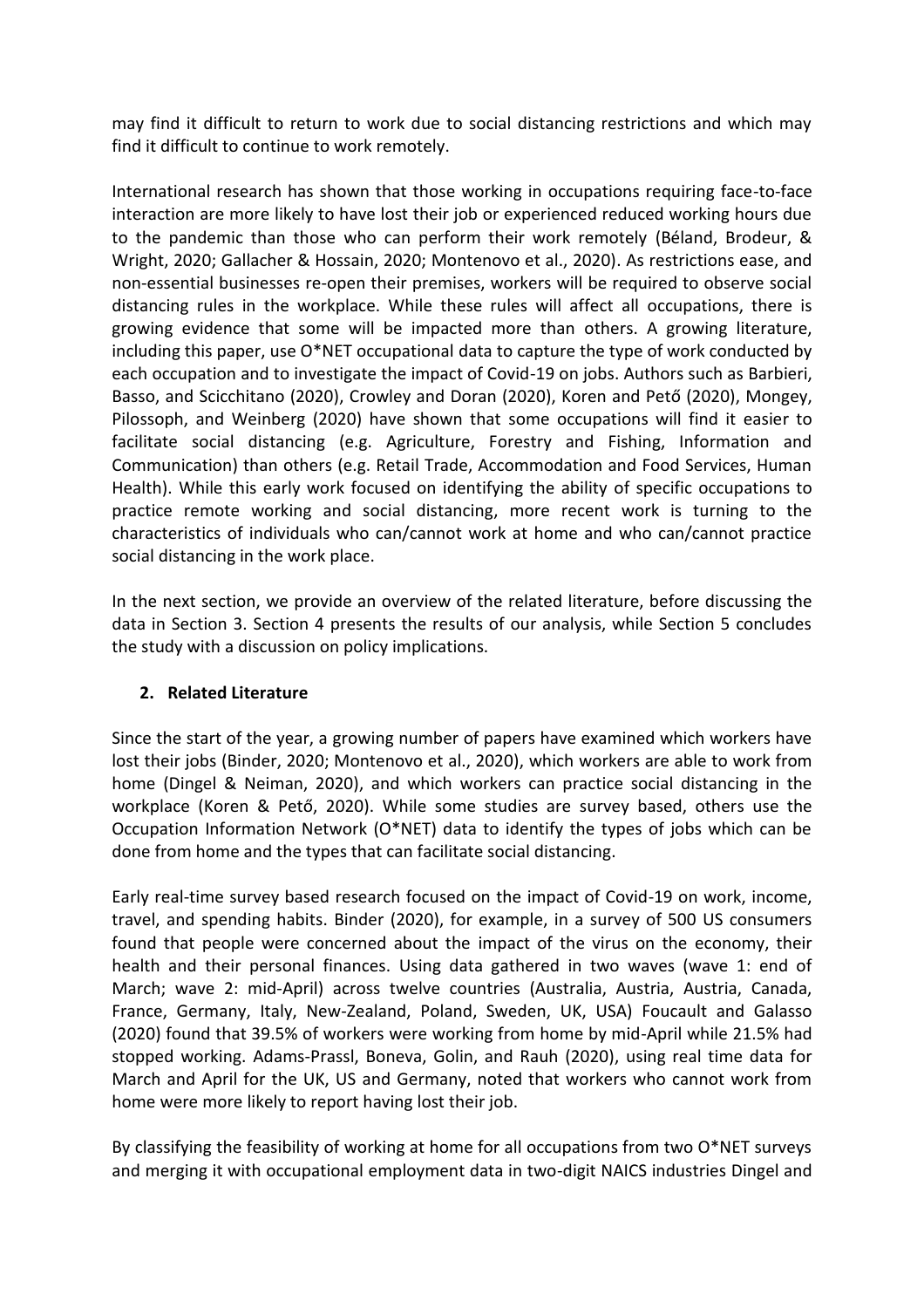Neiman (2020) were among the first to build an index which identified the share of jobs that can be done at home. Examining US data, they noted that 37% of jobs can be performed from home and that some occupations (e.g. those in the *Information Technology* sector) are more conducive to remote working than others (e.g. those in the *Accommodation and Food Services* sector). A number of authors have adopted the Dingel and Neiman (2020) approach to measure the feasibility of remote working (see for example Gallacher & Hossain, 2020; Gottlieb, Grobovšek, & Poschke, 2020; Mongey et al., 2020; Montenovo et al., 2020), while others have extended their analysis by adding social distancing measures (Mongey et al., 2020; Mongey & Weinberg, 2020).

For many workers, remote working and physical distancing are intrinsically linked. Often those that cannot work remotely also find it difficult to practice social distancing in the workplace. Many businesses rely on daily face-to-face communication. In some cases, teamwork and interacting with colleagues is essential (e.g. the health care industry) while in others, interacting with customers is key (retail and social work). In many occupations, workers while not necessarily communicating with each other, work physically close to each other (e.g. those operating machinery, on production lines). Using O\*Net data Koren and Pető (2020) developed an index to measure which sectors and which locations will be particularly hurt by social distancing and the extent to which occupational social distancing is possible. They noted that retail, hotels and restaurants, arts and entertainment and schools are the most affected sectors in the US. Their measure has been replicated and extended in the literature and has been used by authors such as Barbieri et al. (2020) and Crowley and Doran (2020).

Examining data for the first four months of 2020, researchers have begun to observe trends in the characteristics of those who lost their jobs due to the pandemic and those who have been able to work remotely. Using real-time survey data for twelve countries, Foucault and Galasso (2020) observed that a person's income, education and occupational status were related to their likelihood of working remotely in April 2020. They noted that college graduates, white collars workers and high-income earners were more likely to be working from home, whilst blue-collar workers, those without a high-school diploma, and lowincome earners were more likely to have stopped work. While they observed gender differences in some countries (women were more likely to have stopped work in Austria, Canada, Germany, Italy, Poland and Sweden), they observed no difference across age groups or between urban-rural locations. Similarly Adams-Prassl et al. (2020), also using real-time data, noted that in the UK and US (but not Germany) that those without a college degree and women were more likely to have lost their job, while younger workers in all three countries were more likely to have experienced a fall in their earnings.

Using O\*Net data for the US, Béland et al. (2020) note that Covid-19 increased the unemployment rate and decreased labour force participation and working hours. They found that men, younger workers, Hispanics, less-educated workers, and those working close to co-workers and unable to work remotely were most impacted by the changing labour market conditions. Using working-from-home and face-to-face communication indices constructed from O\*Net, Montenovo et al. (2020) noted that women, Hispanics and younger workers were more likely to have lost their jobs between February and April 2020 in the US. They found that these workers were more likely to be in jobs that required face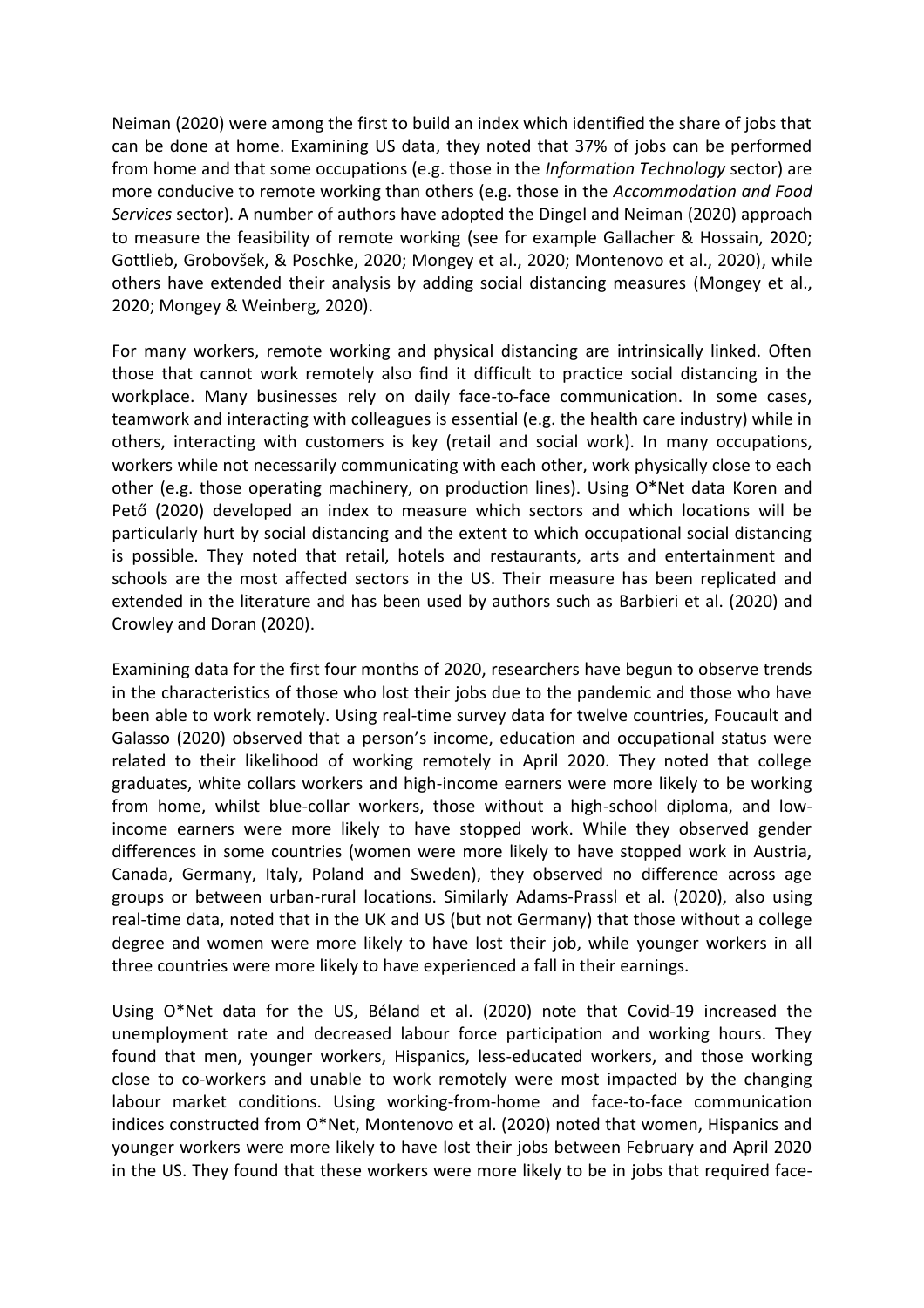to-face interaction and offered fewer remote working prospects. Using a version of the Dingel and Neiman (2020) remote working index and a measure of low personal proximity in the workplace, Mongey and Weinberg (2020) using sectoral data for the US found that those who cannot work from home are more likely to have been born outside the US, be single, non-white and have a lower-income. They also rent their home, lack a college degree, lack employer provided health insurance, and are likely to have an unstable job. They note that females, which being more likely to work from home, are also more likely to have occupations requiring high physical proximity, suggesting that this group of workers may have difficulty returning to the workplace as restrictions ease.

Similar results are observed across the globe. Using the Dingel and Neiman (2020) methodology Gallacher and Hossain (2020) construct a remote working index for Canada. They find that female workers and immigrants have occupations which allow for a greater possibility of remote working, while younger workers, part-time workers, small firm workers, seasonal/contractual workers, single workers and workers without a college degree are less likely to be able to work from home. In Europe, Lewandowski (2020), using six indicators from O\*NET and the European Working Condition Survey (EWCS) to measure the spread of Covid-19, find that female workers, younger workers, and less educated workers are more likely to be exposed to the virus. Pouliakas and Branka (2020) argue that 23% of total EU-27 employment (about 45 million jobs) will face some disruption due to Covid-19. They argue that the burden of social distancing falls disproportionately on women, older employees, non-natives, the lower-educated, those working longer hours and employed in micro-sized workplaces. This recent work clearly demonstrates that the labour market impacts of Covid-19 differ significantly across countries and employee characteristics.

Building on work by authors such as Montenovo et al. (2020), Mongey and Weinberg (2020) and Gallacher and Hossain (2020) we examine how a range of characteristics impact an individual's ability to work remotely and their ability to practice occupational social distancing in Ireland.

#### **3. Data**

We employ two datasets for our analysis. Firstly, information is extrapolated that provides information on worker tasks, context and activities from O\*Net which enables the formation of social distancing and remote working potential indices. Secondly, we exploit Irish Census data from IPUMS international to examine what types of people are less (or more) exposed from social distancing restrictions and remote work. In this section, more detailed information is provided on the indices and individual data employed.

#### *3.1 O\*NET Data*

O\*NET is the primary source of occupational information in the United States and is used to understand the changing world of work and how it impacts the workforce and the economy. It provides standardised definitions and detailed data on the mix of knowledge, skills, abilities tasks and activities for almost a thousand occupations. We draw on the O\*NET data related to work activities and work context for the construction of our indices. Alongside this, it is necessary to conduct a crosswalk so that O\*NET occupational codes can be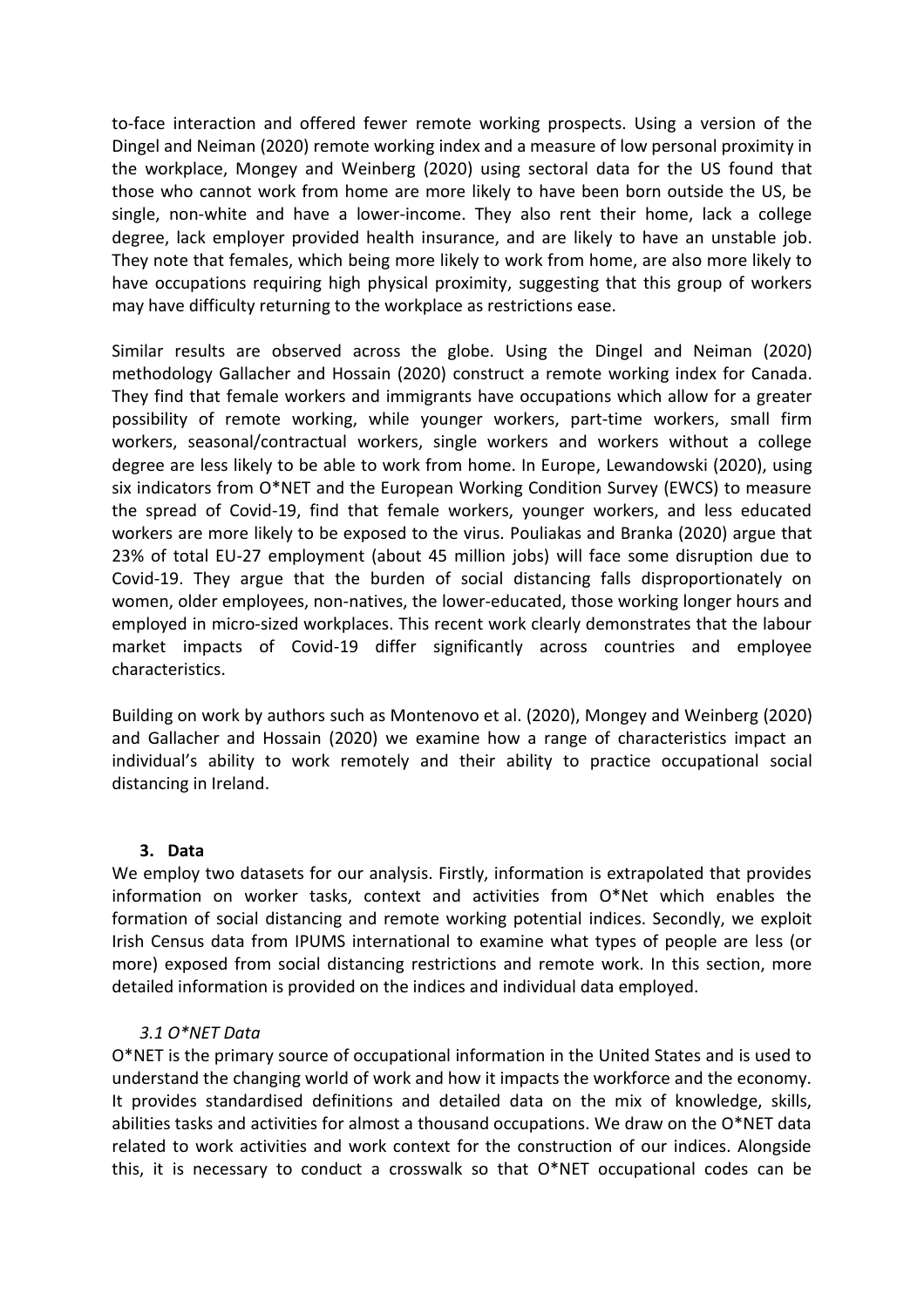matched to CSO occupational Irish Census data. O\*NET provides 968 occupational codes that can be matched to the 2010 US standard occupational classifications. As the US SOCs do not directly match to the Irish CSO codes; we follow Crowley and Doran (2019) who conduct a cross-walk, using a series of established international classifications, for converting US SOC codes to their UK and Irish equivalent. They draw on the International Standard Occupation Classifications (ISOC) to facilitate the crosswalk. In O\*NET, the occupational codes are at 6 digit level, which is a more granular disaggregation than ISOC. Consequently, for some ISOC codes that contain two or more US SOC codes we have averaged data to provide a single value. Further aggregation is required when converting ISOC codes to UK SOC's using the Office for National Statistics (2010) conversion framework. Following this, the UK SOC codes can be matched one for one with the Irish SOC code, providing occupational level data originally sourced from O\*NET for 318 detailed occupations for application in the Irish case.

#### *3.1.1 Constructing a Social Distancing Index*

The social distancing index is constructed based on work by Koren and Pető (2020) who initially constructed a social distancing index for the U.S. This social distancing index has previously been transitioned with adjustments to the Irish context by Crowley and Doran (2020). The index is comprised of information from 15 different questions using O\*Net data. A detailed list and the precise questions and coding are displayed in Appendix 1. There are three broad categories to which the underlying questions used in the index relate, specifically teamwork requirements, customer orientation and physical presence. A further underlying commonality of the questions is how they relate to the degree to which face-toface interaction is required for each occupational role and in turn, the ability of workers with the associated occupation to engage in social distancing measures in a workplace. Each variable takes a value ranging from 0 to 100 and an unweighted average of the social distancing indicator is used as a measure of social distancing potential for each occupation.

#### *3.1.2 Constructing a Remote Working Index*

The remote working index is based on work by Dingel and Neiman (2020) which has previously been transitioned to the Irish context by Crowley and Doran (2020). The construction of the index exploits O\*Net data using information from 17 questions. The precise questions obtained from O\*Net which comprise this index are presented in Appendix 2. In summary, the questions contain data that relates to workers being able to use remote communications such as e-mail, whether the job requires the operation of specialised equipment, the degree to which workers need to use protective equipment and whether the worker performs for people or directly serves customers. Again, the values range for each indicator from 0 to 100 and the unweighted average of the 17 indicators is used as the indicator for remote working potential value for each occupation.

#### *3.2 Sample of Ammonised Individual Level Irish Census Data 2011*

Next, we obtain data from IPUMS International for the Irish Census of 2011. This provides ammonised data on the individual characteristics of 156,287 working individuals in Ireland in the year 2011. In the 2011 Census, it was identified that the total number of people in employment was 1,807,369. Therefore, our sample represents 8.64% of the entire Irish workforce. The sample is a random sample of the total population and is designed to provide a representative sample.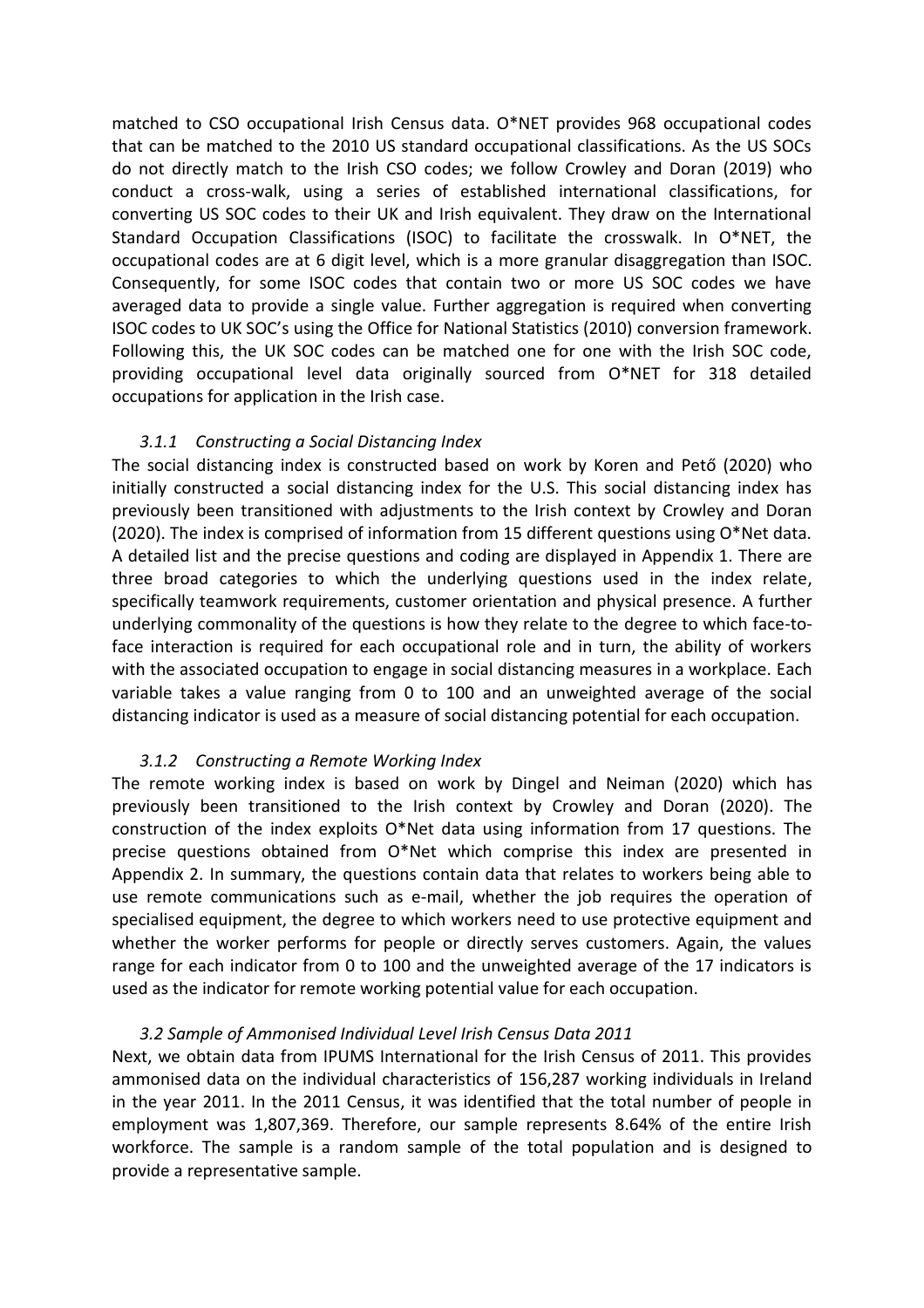Critically, this data provides information at the three-digit occupational code level for the employment of each individual. This three-digit code allows us to merge the indices created and outlined in the previous section, with the individual level data.

In addition to this, the Irish census provides detailed information on a variety of socioeconomic characteristics. Table 1 presents summary statistics of the explanatory variables used in this paper derived from the IPUMS Irish Census ammonised data. The average social distancing and remote working index recorded across individuals is 49.35 and 59.98, respectively.

| Variable Name                        | Census 2011<br>Variables |
|--------------------------------------|--------------------------|
| Social Distancing Index              | 49.35                    |
| Remote Work Index                    | 59.98                    |
| Gender                               |                          |
| Female                               | 48%                      |
| <b>Marital Status</b>                |                          |
| Never married                        | 38%                      |
| Married                              | 55%                      |
| Separated (including divorced)       | 6%                       |
| Widowed                              | 1%                       |
| <b>Highest Level of Education</b>    |                          |
| Primary (including not formal)       | 6%                       |
| Lower secondary                      | 13%                      |
| Upper secondary                      | 38%                      |
| Third level, non degree              | 6%                       |
| Third level, degree or higher        | 37%                      |
| <b>Work Class</b>                    |                          |
| Employee                             | 83%                      |
| Self-employed with paid employees    | 6%                       |
| Self-employed without paid employees | 11%                      |
| <b>Dissability</b>                   |                          |
| No disability                        | 94%                      |
| Age                                  |                          |
| Age                                  | 40.59                    |
| Age Squared                          | 1789.74                  |
| <b>NUTS3 Region</b>                  |                          |
| Dublin                               | 30%                      |
| <b>Border</b>                        | 10%                      |
| Mid-East                             | 12%                      |
| Midlands                             | 6%                       |
| Mid-West                             | 8%                       |
| South-East                           | 10%                      |

#### Table 1: Descriptive Statistics for Sample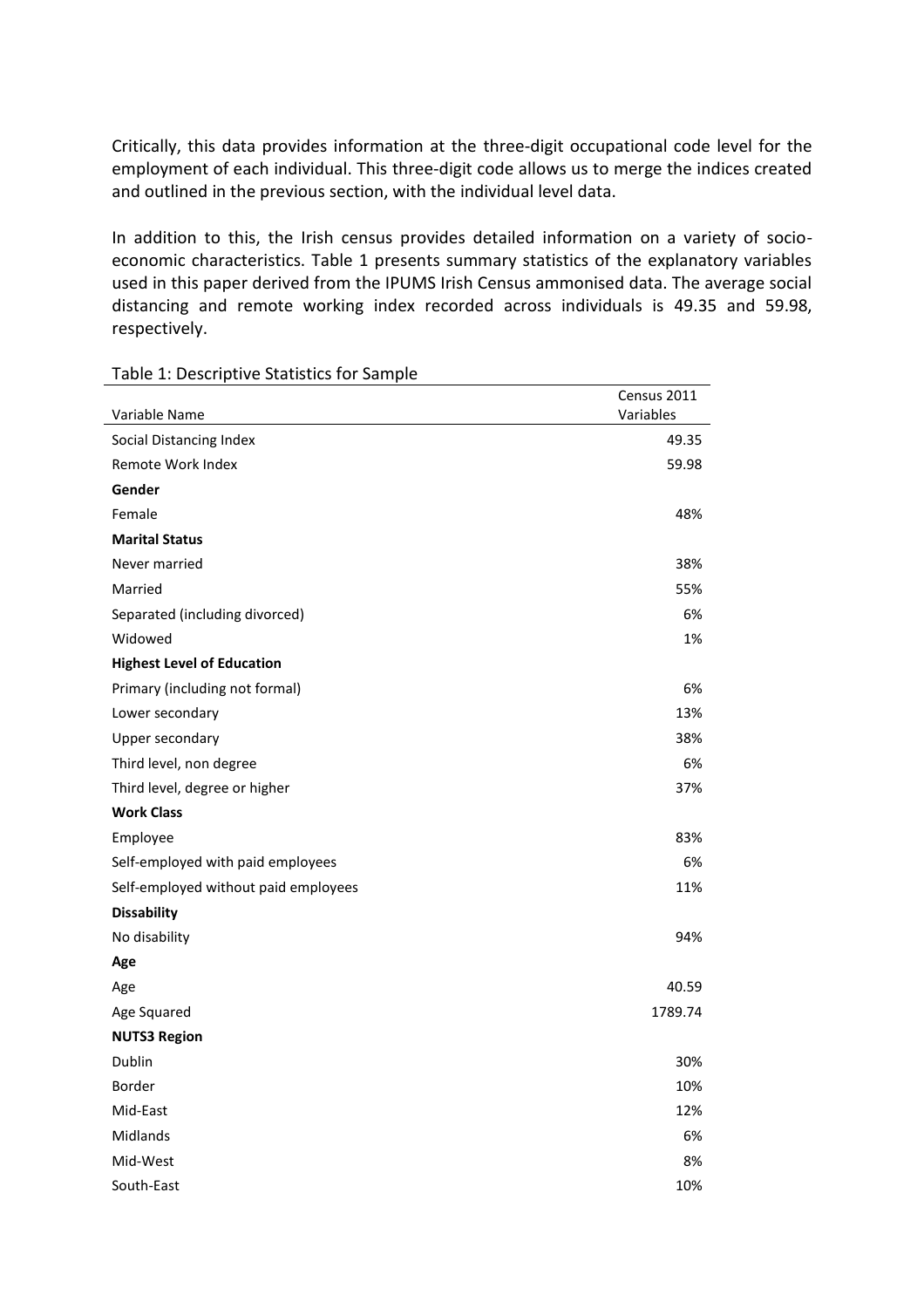| South-West                                                           | 15% |
|----------------------------------------------------------------------|-----|
| West                                                                 | 10% |
| <b>NACE Sector</b>                                                   |     |
| Agriculture, Forestry And Fishing                                    | 5%  |
| Mining And Quarrying                                                 | 0%  |
| Manufacturing                                                        | 12% |
| Electricity, Gas, Steam And Air Conditioning Supply                  | 1%  |
| Water Supply; Sewerage, Waste Management And Remediation Activities  | 1%  |
| Construction                                                         | 5%  |
| Wholesale And Retail Trade; Repair Of Motor Vehicles And Motorcycles | 16% |
| <b>Transportation And Storage</b>                                    | 5%  |
| <b>Accommodation And Food Service Activities</b>                     | 6%  |
| Information And Communication                                        | 4%  |
| <b>Financial And Insurance Activities</b>                            | 6%  |
| <b>Real Estate Activities</b>                                        | 1%  |
| Professional, Scientific And Technical Activities                    | 6%  |
| <b>Administrative And Support Service Activities</b>                 | 4%  |
| Public Administration And Defence; Social Security                   | 7%  |
| Education                                                            | 11% |
| <b>Human Health And Social Work Activities</b>                       | 7%  |
| Arts, Entertainment And Recreation                                   | 2%  |
| <b>Other Service Activities</b>                                      | 2%  |
| Activities Of Households As Employers; Undifferentiated Goods-And Se | 0%  |
| Activities Of Extra Territorial Organisations And Bodies             | 0%  |
| <b>Nationality</b>                                                   |     |
| Irish                                                                | 84% |

## **4. Empirical Model**

When estimating the effect of individual level characteristics on an individual's ability to social distance or work from home we use the following model. We estimate this model twice, once for each index.

$$
Index_i = \beta_0 + \beta_1 Female_i + \beta_2 MaritalStatus_i + \beta_3 Education_i + \beta_4 Disability_i \quad (1) + \beta_5 Age_i + \beta_6 Region_i + \beta_7 NACE_i + \beta_8 Irish_i + \varepsilon_i
$$

Where  $Index_i$  is the dependent variable, which is the relevant index in each estimation (either the social distance index or the remote working index).  $Female_i$  is a binary variable taking a value of 1 if individual *i* is female. *MaritalStatus<sub>i</sub>* is a series of binary variables indicating the marital status of individual *i. Education<sub>i</sub>* is a series of binary variables indicating the highest level of educational attainment of individual *i. Disability<sub>i</sub>* is a binary variable which takes a value of 1 if individual *i* does not have a disability.  $Age_i$  is a series of two continuous variables, the first indicating the age of individual *i* and the second indicating the square of the age of individual *i* to account for potential non-linearities on the effect of age on the dependent variable.  $Region<sub>i</sub>$  is a series of binary variables indicating the NUTS3 region in which individual *i* lives.  $NACE<sub>i</sub>$  is a series of binary variables indicating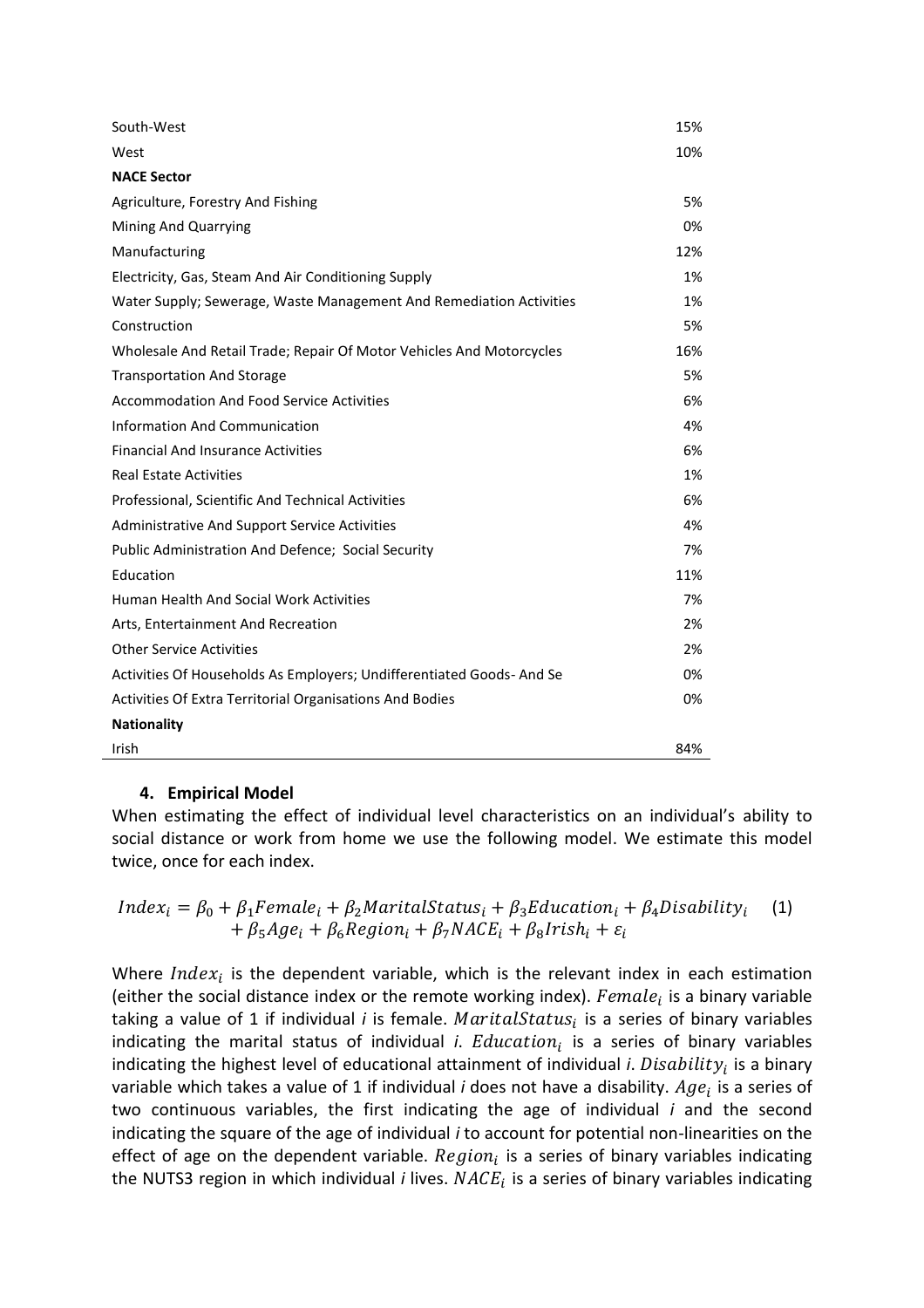the NACE sector individual *i* is employed in. *Irish<sub>i</sub>* is a binary variable taking a value of 1 if individual *i* is Irish.  $\varepsilon_{i}$  is the error term.

The model is estimated using ordinary least squares (OLS) with heteroskedastic robust standard errors. Variance of Inflation (VIF) tests for potential multicollinearity are applied and in all cases report a mean VIF of below 5, suggesting that multicollinarity is not a problem within the model.

#### **5. Results**

The results of our empirical analysis are presented in Table 2. Notably, the marginal effects associated with many explanatory variables are considerably larger in the remote work index case. We can observe that females have on average a higher occupational social distancing and remote working potential, relative to men. This finding is supported by similar results using Canadian data by Gallacher and Hossain (2020) and Béland et al. (2020). However, the division of labour associated with household tasks, particularly caring responsibilities with schools and crèches closed may impede females from taking advantage of this higher potential to work remotely and conduct social distancing in the workplace.

Social distancing and remote working potential increases with education levels. The base category is primary education. T-tests of each individual education coefficient indicates that there is a statistically significant difference between all coefficients (with the exception upper second and third level for social distancing). Therefore, each step up the educational ladder that individuals take increases their ability to socially distance in work and engage in remote work. This supports the consistent findings for higher levels of human capital across the literature in the US, Canada and Europe (Béland et al., 2020; Foucault & Galasso, 2020; Gallacher & Hossain, 2020; Mongey & Weinberg, 2020).

There is a non-linear relationship identified between age and social distancing, and between age and remote working potential indicating that social distancing and remote working potential both increase with age but at decreasing rates. Consequently, the social distancing measures and the opportunity for remote work may impact younger and older worker's more than middle-aged individuals. Previously in the literature, the results on age were contained to younger individuals being more vulnerable to the Covid-19 pandemic (Béland et al., 2020; Gallacher & Hossain, 2020; Montenovo et al., 2020). Whilst we identify some evidence of a diminishing potential associated with age, the marginal plot distribution in Appendix 3 indicates that younger individuals are still clearly the more impacted age group.

We identify that non-nationals are associated with a lower social distancing and remote working potential relative to nationals. Again, this finding is consistent with other studies identifying marginal groups to be more economically vulnerable in this crisis (Béland et al., 2020; Mongey & Weinberg, 2020; Montenovo et al., 2020). The geography of the economic crisis is likely to play out differently in Ireland, with individuals in all regions, experiencing lower social distancing potential relative to individuals in the capital city (Dublin). This is consistent with the previous results of Crowley and Doran (2020) who identified that workers located in larger, more dense and affluent urban areas are less exposed to remote working or social distancing measures.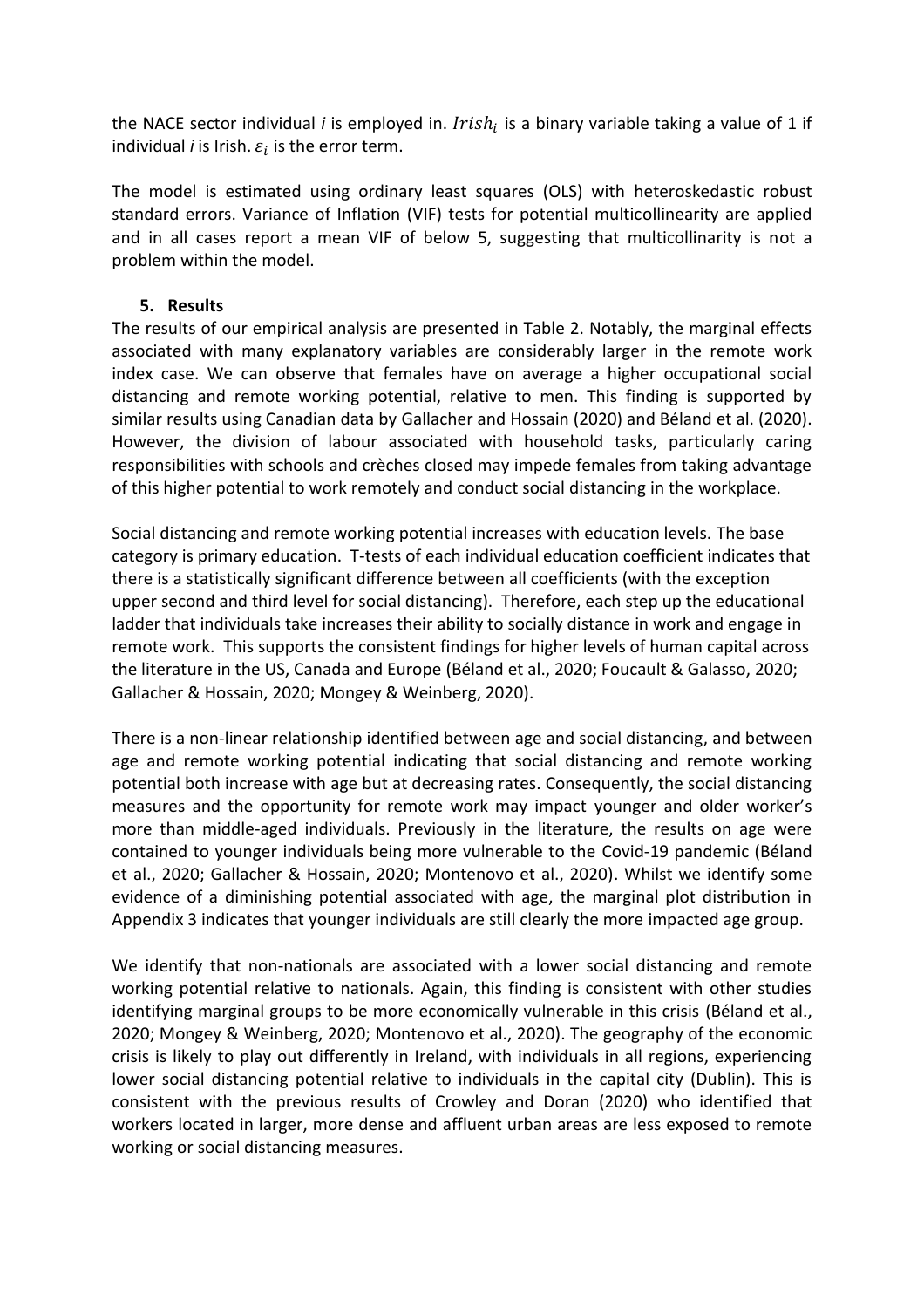Some new results to the Covid-19 literature related to the marital, working and disability status of individuals and their implications for social distancing in the workplace and remote work. Firstly, we find conflicting results for married individuals, who have on average a lower social distancing potential, but a higher remote working potential, relative to never married individuals. As with marital status, we also find conflicting results for self-employed individuals with paid employees, who have lower social distancing potential, but higher remote working potential, relative to individuals with an employee status. However, selfemployed individuals without paid employees suffer from lower potential for both indices. Individuals reporting a disability also have lower social distancing potential in the workplace.

Individuals working in most sectors have more social distancing potential relative to workers employed in skilled agriculture and related trades. The only exceptions are for workers in human health and social work activities and other service activities. Lastly, the results indicate that there are sector differences between social distancing potential and remote work potential. Whilst, workers in human health and social work activities and in other service activities have less social distancing potential; they have more remote working potential relative to individuals working in agriculture and related trades.

| VARIABLES                                   | Social Distance Index | Remote Work Index |
|---------------------------------------------|-----------------------|-------------------|
| Gender                                      |                       |                   |
| Female                                      | $1.623***$            | $3.683***$        |
|                                             | $-0.0298$             | $-0.0382$         |
| <b>Marital status</b>                       |                       |                   |
| Married                                     | $-0.110***$           | $0.246***$        |
|                                             | $-0.0341$             | $-0.0438$         |
| Separated (including divorced)              | $-0.0804$             | $-0.0374$         |
|                                             | $-0.0653$             | $-0.0838$         |
| Widowed                                     | $-0.0378$             | $-0.401**$        |
|                                             | $-0.127$              | $-0.163$          |
| <b>Highest level of education completed</b> |                       |                   |
| Lower secondary                             | $0.134*$              | $1.175***$        |
|                                             | $-0.0692$             | $-0.0888$         |
| Upper secondary                             | $0.732***$            | $3.514***$        |
|                                             | $-0.0644$             | $-0.0827$         |
| Third level, non degree                     | $0.761***$            | $5.522***$        |
|                                             | $-0.0824$             | $-0.106$          |
| Third level, degree or higher               | $1.311***$            | $8.046***$        |
|                                             | $-0.0675$             | $-0.0866$         |
| <b>Class of worker</b>                      |                       |                   |
| Self-employed with paid employees           | $-0.988***$           | $1.561***$        |
|                                             | $-0.0575$             | $-0.0739$         |
| Self-employed without paid employees        | $-0.465***$           | $-0.748***$       |
|                                             | $-0.0493$             | $-0.0633$         |
| <b>Disability</b>                           |                       |                   |
| No disability                               | $-0.139**$            | $-0.00325$        |

Table 2: OLS Estimation of Equation (1)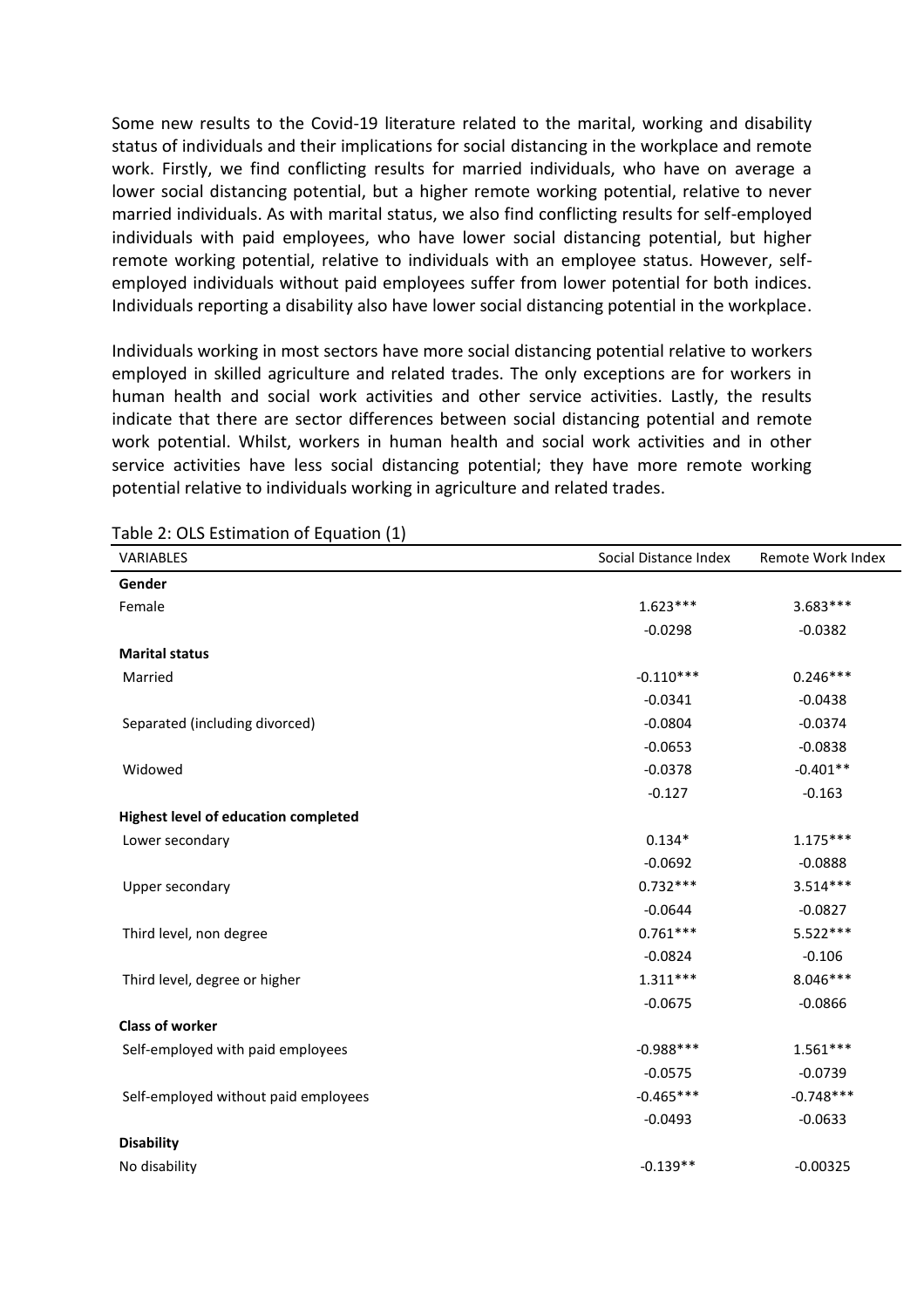|                                                                      | $-0.0569$      | $-0.073$             |
|----------------------------------------------------------------------|----------------|----------------------|
| Age                                                                  |                |                      |
| Age                                                                  | $0.0468***$    | $0.0678***$          |
|                                                                      | $-0.00778$     | $-0.00999$           |
| Age Squared                                                          | $-0.000353***$ | $-0.000253**$        |
|                                                                      | $-8.73E-05$    | $-0.000112$          |
| <b>NUTS3 Region</b>                                                  |                |                      |
| Border                                                               | $-0.526***$    | $-1.266***$          |
|                                                                      | $-0.0494$      | $-0.0634$            |
| Mid-East                                                             | $-0.447***$    | $-0.850***$          |
|                                                                      | $-0.0461$      | $-0.0591$            |
| Midlands                                                             | $-0.788***$    | $-1.371***$          |
|                                                                      | $-0.0611$      | $-0.0784$            |
| Mid-West                                                             | $-0.667***$    | $-1.240***$          |
|                                                                      | $-0.054$       | $-0.0694$            |
| South-East                                                           | $-0.653***$    | $-1.505***$          |
|                                                                      | $-0.0497$      | $-0.0638$            |
| South-West                                                           | $-0.636***$    | $-1.312***$          |
|                                                                      | $-0.0432$      | $-0.0554$            |
| West                                                                 | $-0.644***$    | $-1.490***$          |
|                                                                      | $-0.0501$      | $-0.0644$            |
| <b>Broad NACE</b>                                                    |                |                      |
| Mining And Quarrying                                                 | $1.931***$     | $6.713***$           |
|                                                                      | $-0.247$       | $-0.317$             |
| Manufacturing                                                        | $3.449***$     | 8.249***             |
|                                                                      | $-0.0782$      | $-0.1$               |
| Electricity, Gas, Steam And Air Conditioning Supply                  | 3.975 ***      | $11.12***$           |
|                                                                      | $-0.172$       | $-0.221$             |
| Water Supply; Sewerage, Waste Management And Remediation Activities  | $2.607***$     | 9.309 ***            |
|                                                                      | $-0.19$        | $-0.244$             |
| Construction                                                         | $1.732***$     | 4.383***             |
|                                                                      | $-0.0854$      | $-0.11$              |
| Wholesale And Retail Trade; Repair Of Motor Vehicles And Motorcycles | $0.992***$     | 12.39***             |
|                                                                      | $-0.075$       | $-0.0962$            |
| <b>Transportation And Storage</b>                                    | $1.477***$     | $8.671***$           |
|                                                                      | $-0.0888$      | $-0.114$             |
| <b>Accommodation And Food Service Activities</b>                     | $0.997***$     | $11.55***$           |
|                                                                      | $-0.0868$      | $-0.111$             |
| <b>Information And Communication</b>                                 | $7.262***$     | 16.76***             |
|                                                                      |                |                      |
|                                                                      | $-0.0955$      | $-0.123$<br>18.15*** |
| <b>Financial And Insurance Activities</b>                            | $7.230***$     |                      |
|                                                                      | $-0.0901$      | $-0.116$             |
| <b>Real Estate Activities</b>                                        | $5.165***$     | 15.92***             |
|                                                                      | $-0.192$       | $-0.246$             |
| Professional, Scientific And Technical Activities                    | $6.808***$     | 15.94***             |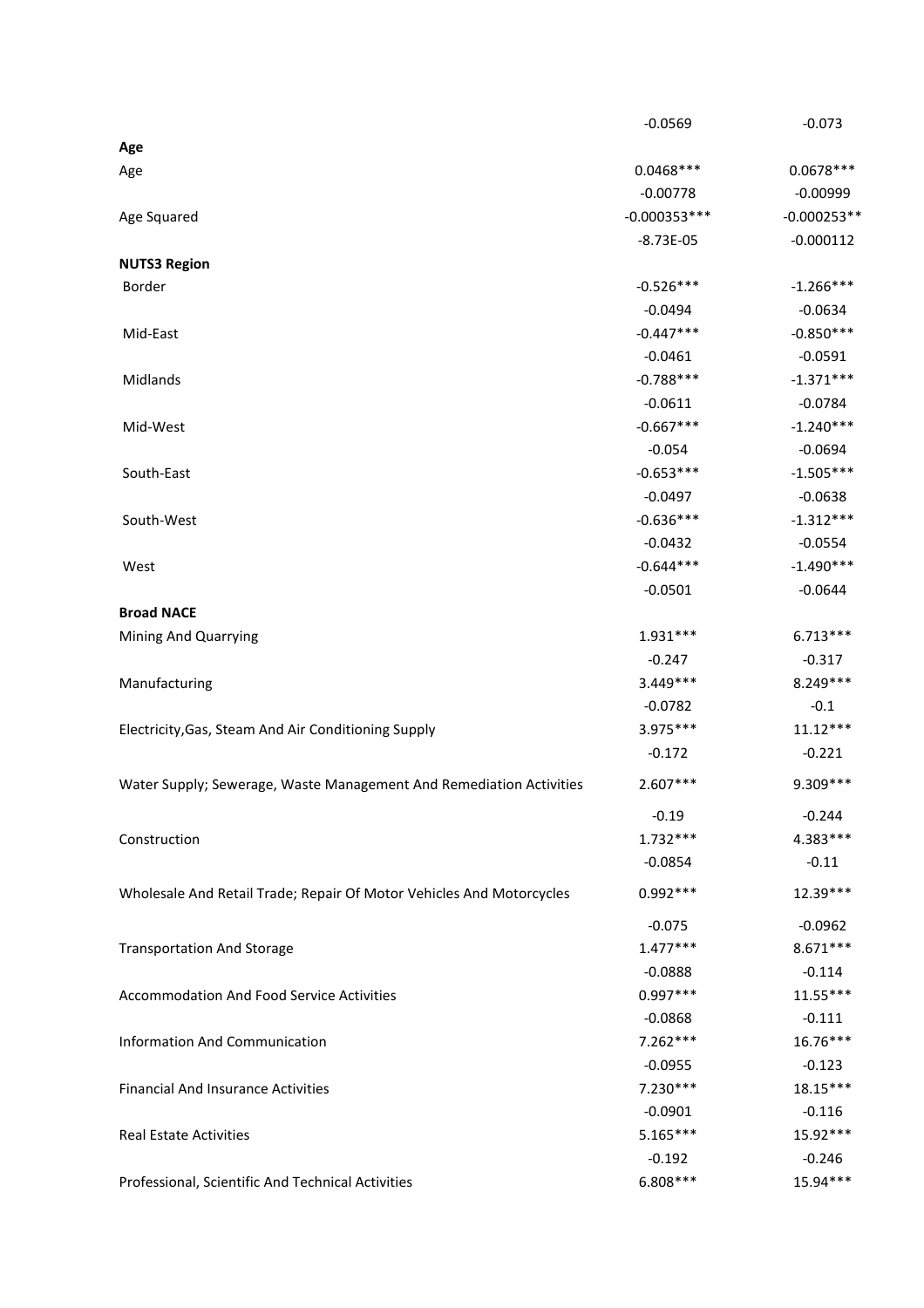|                                                                                                                              | $-0.0879$   | $-0.113$   |
|------------------------------------------------------------------------------------------------------------------------------|-------------|------------|
| Administrative And Support Service Activities                                                                                | $3.527***$  | 9.938 ***  |
|                                                                                                                              | $-0.0967$   | $-0.124$   |
| Public Administration And Defence; Compulsory Social Security                                                                | $1.541***$  | $10.95***$ |
|                                                                                                                              | $-0.0862$   | $-0.111$   |
| Education                                                                                                                    | 5.930 ***   | $16.78***$ |
|                                                                                                                              | $-0.0826$   | $-0.106$   |
| Human Health And Social Work Activities                                                                                      | $-4.203***$ | $10.36***$ |
|                                                                                                                              | $-0.087$    | $-0.112$   |
| Arts, Entertainment And Recreation                                                                                           | $3.207***$  | 13.49***   |
|                                                                                                                              | $-0.119$    | $-0.153$   |
| <b>Other Service Activities</b>                                                                                              | $-0.349***$ | $12.52***$ |
|                                                                                                                              | $-0.109$    | $-0.14$    |
| Activities Of Households As Employers; Undifferentiated Goods-And<br>Services-Producing Activities Of Households For Own Use | $1.971***$  | $14.41***$ |
|                                                                                                                              | $-0.419$    | $-0.538$   |
| Activities Of Extra Territorial Organisations And Bodies                                                                     | 4.795***    | $14.32***$ |
|                                                                                                                              | $-0.596$    | $-0.765$   |
| <b>Nationality</b>                                                                                                           |             |            |
| Irish                                                                                                                        | $0.204***$  | $1.745***$ |
|                                                                                                                              | $-0.0382$   | $-0.049$   |
| Constant                                                                                                                     | 43.20***    | 35.32***   |
|                                                                                                                              | $-0.207$    | $-0.266$   |
| Observations                                                                                                                 | 156,287     | 156,287    |
| R-squared                                                                                                                    | 0.288       | 0.509      |
|                                                                                                                              |             |            |

Standard errors in parentheses

\*\*\* p<0.01, \*\* p<0.05, \* p<0.1

#### **6. Conclusions**

Presently, in most countries people are strongly prioritizing health benefits over economic losses (Glover, Heathcote, Krueger, & Ríos-Rull, 2020). A critical question for policymakers responding to the Covid-19 crisis is what types of people are most likely to bear the burden from the economic fallout? Ireland closed non-essential sectors of the economy when it went into a state of 'lockdown' in March 2020 to curb the spread of Covid-19. The winners and losers of the health-wealth trade-off is an element of the crisis that arguably needs closer attention. The inevitable trade off also places policymakers in an unfortunate conundrum. The objective of this paper was to examine the types of people that will be most affected by social distancing and remote working for the Irish case. The occupations associated with younger, male, less well-educated individuals, non-nationals and individuals located outside the capital are the primary groups disproportionately affected by government interventions to limit the spread of Covid-19. The types of individuals most at risk in this crisis are also those that were most economically vulnerable pre-Covid 19.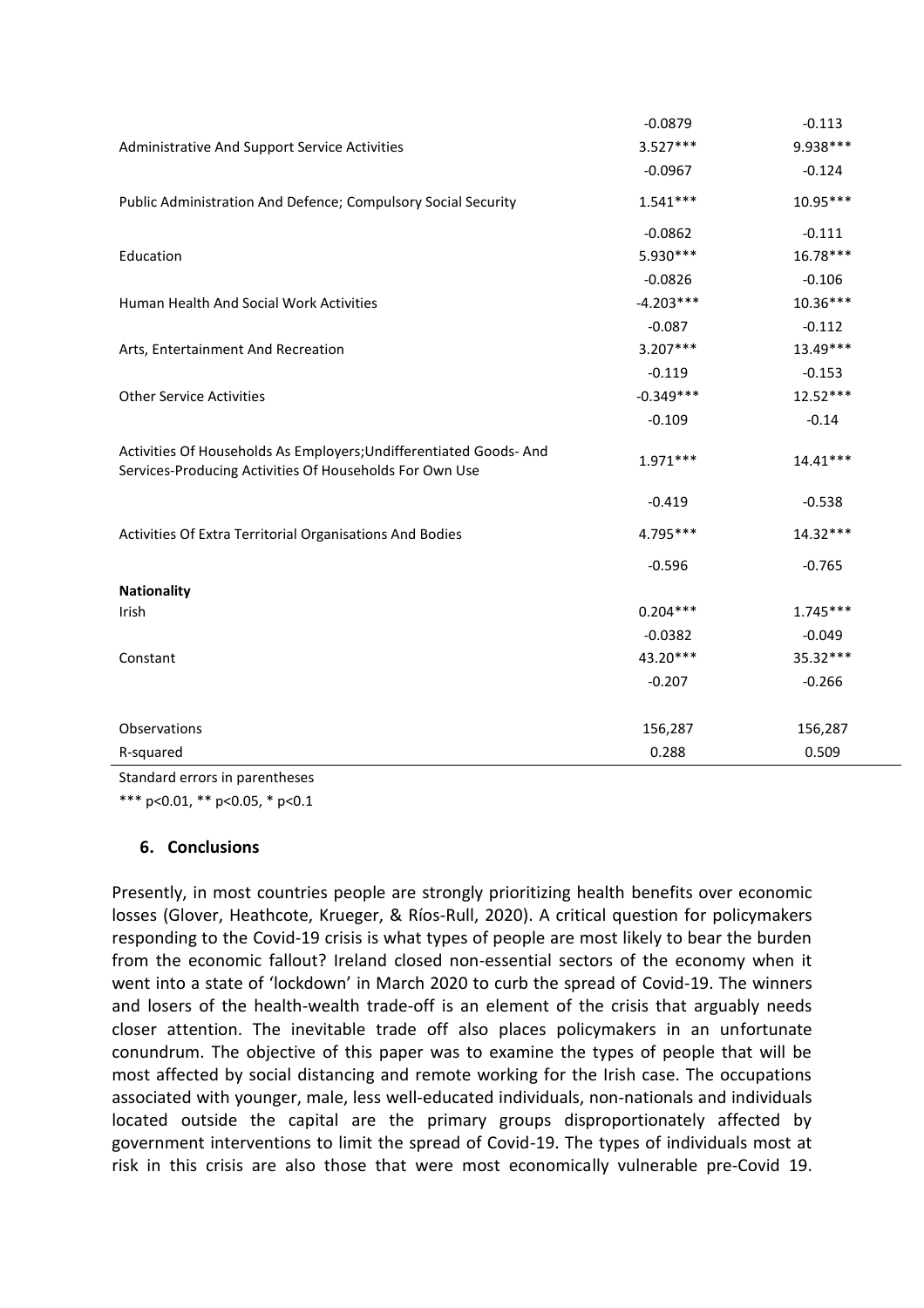Critically, the Covid-19 crisis is likely to further exacerbate existing economic inequalities in Irish society.

The present unemployment pandemic payment and the temporary wage subsidy scheme implemented by the Irish government will continue to be a vital safety net in the months ahead. Considering the significant economic costs of the crisis and the types of groups affected; the prioritization of health benefits over economic losses may need to be revisited as the crisis evolves. Or alternatively, a balance may be struck by targeted isolation strategies towards more at risk individuals such as those with underlying conditions and older people, whilst enabling younger cohorts to continue working normally leading to substantial economic and societal benefits without enormous health costs (Bank, 2020; Oswald & Powdthavee, 2020). Targeted policy responses will be critical in the medium and longer term, including job reintegration, digital and portable reskilling, promoting entrepreneurship, educational and job support initiatives to assist the workers most affected by the crisis (Green, 2020; OECD, 2020; Pouliakas & Branka, 2020).

Previously in the Irish case, Crowley and Doran (2020) identified that the Covid-19 crisis will hit jobs located in economically weaker and smaller urban areas harder. Again, this paper lends further support to their findings where individuals located in the capital have more remote working and social distancing potential in the workplace. In this context, targeted policy responses (as outlined above) but with a place sensitive approach, taking account of local context, and enhancing opportunities locally will be important in solving the societal and spatial inequalities that are likely to emerge. This type of approach is in line with the place-based policy literature (Dijkstra, Poelman, & Rodríquez-Pose, 2018; Hendrickson, Muro, & Galston, 2018; Iammarino, Rodriguez-Pose, & Storper, 2018) focusing on building assets in areas, rather than patching over inequality deficits using welfare redistribution measures, and in turn enhancing long run regional industrial structures and employment opportunities in lagging areas (Green, 2020; OECD, 2020).

We would like to note two limitations with this study. Firstly, O\*NET data is based on occupational work from the United States. Consequently, O\*NET data is used as an approximation of the workplace environment for the same occupations in Ireland. Secondly, the individual data is not from the most recent Irish Census as ammonised individual level data is currently unavailable for the 2016 Irish Census. Despite this limitation, the 2011 data should be a reliable and close proxy for individual level data and associated occupational data for the Irish case in 2020.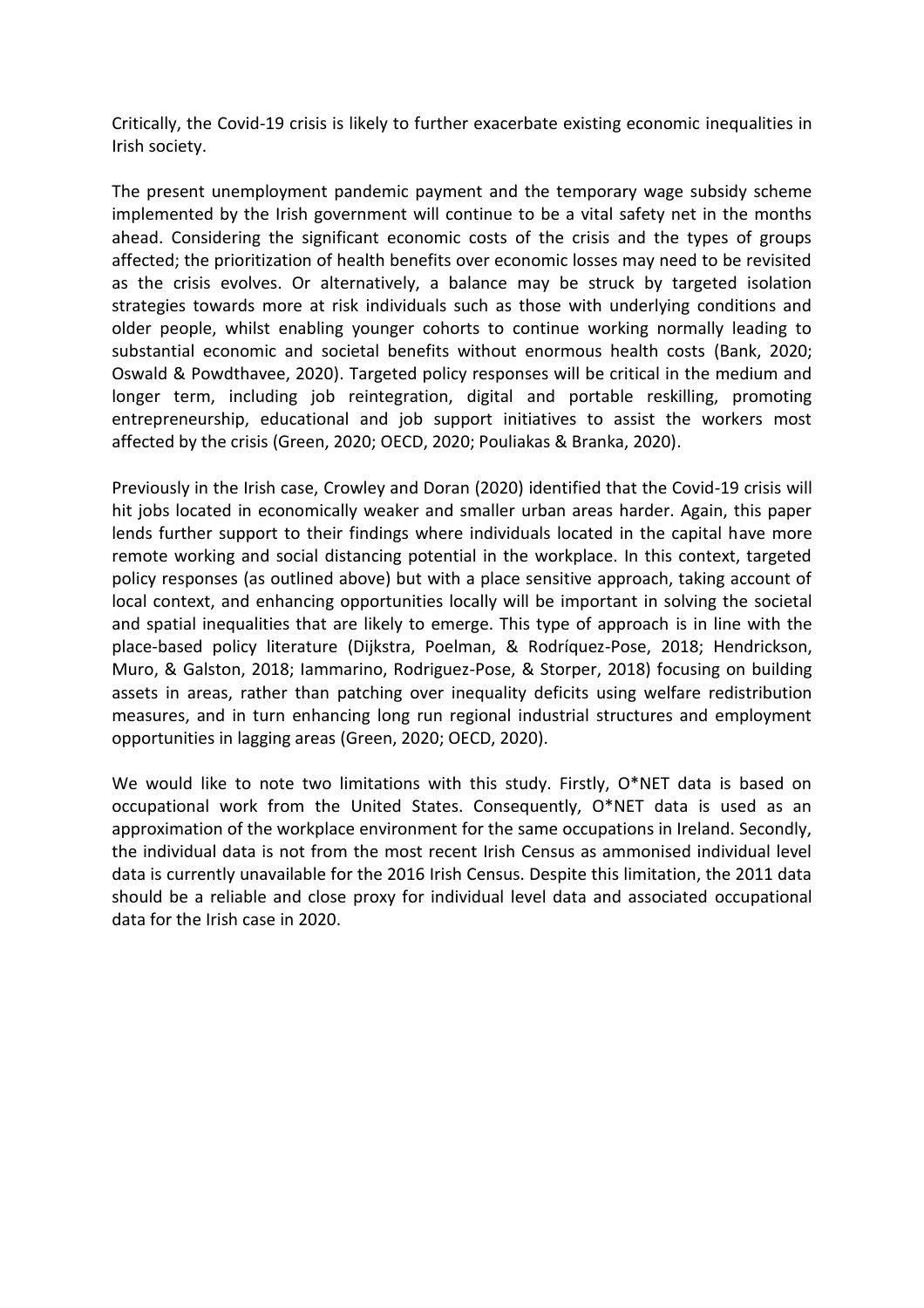#### **References**

- Adams-Prassl, A., Boneva, T., Golin, M., & Rauh, C. (2020). *Inequality in the Impact of the Coronavirus Shock: Evidence from Real Time Surveys* CEPR Discussion Paper No. DP14665. Retrieved from<https://ssrn.com/abstract=3594297>
- Baldwin, R., & Weder di Mauro, B. (Eds.). (2020). *Economics in the Time of COVID-19*. London, UK.: CEPR Press.
- Bank, W. (2020). World Bank's Response to COVID-19 (Coronavirus) in Africa. Retrieved from [https://www.worldbank.org/en/news/factsheet/2020/06/02/world-banks](https://www.worldbank.org/en/news/factsheet/2020/06/02/world-banks-response-to-covid-19-coronavirus-in-africa)[response-to-covid-19-coronavirus-in-africa](https://www.worldbank.org/en/news/factsheet/2020/06/02/world-banks-response-to-covid-19-coronavirus-in-africa)
- Barbieri, T., Basso, G., & Scicchitano, S. (2020). Italian workers at risk during the Covid-19 epidemic. *Available at SSRN 3572065*.
- Béland, L.-P., Brodeur, A., & Wright, T. (2020). The Short-Term Economic Consequences of COVID-19: Exposure to Disease, Remote Work and Government Response. *IZA – Institute of Labor Economics, IZA DP No. 13159*.
- Binder, C. (2020). Coronavirus fears and macroeconomic expectations. *Review of Economics and Statistics*(Posted Online May 06, 2020), 1-27.
- Byrne, S., Coates, D., Keenan, E., & McIndoe-Calder, T. (2020). The Initial Labour Market Impact of COVID-19. *Economic Letter, 2020*.
- Crowley, F., & Doran, J. (2019). Automation and Irish towns: who's most at risk? *Spatial and Regional Economics Research Centre, SRERCWP2019-1*.
- Crowley, F., & Doran, J. (2020). Covid-19, Occupational Social Distancing and Remote Working Potential in Ireland.
- Department of Business Enterprise and Innovation. (2020). *Economic Considerations for Reinstating Economic Activity*. Dublin, Ireland. Retrieved from [https://assets.gov.ie/74371/bf39c06f58a94533a4149d09e922637c.pdf.](https://assets.gov.ie/74371/bf39c06f58a94533a4149d09e922637c.pdf)
- Dijkstra, L., Poelman, H., & Rodríquez-Pose, A. (2018). *THE GEOGRAPHY OF EU DISCONTENT*. WP 12/28. European Commission. Working Paper Series. Retrieved from [https://ec.europa.eu/regional\\_policy/sources/docgener/work/2018\\_02\\_geog\\_disco](https://ec.europa.eu/regional_policy/sources/docgener/work/2018_02_geog_discontent.pdf) [ntent.pdf](https://ec.europa.eu/regional_policy/sources/docgener/work/2018_02_geog_discontent.pdf)
- Dingel, J. I., & Neiman, B. (2020). *How many jobs can be done at home?* NBER Working Paper No. 26948. National Bureau of Economic Research. Retrieved from <https://www.nber.org/papers/w26948>
- Foucault, M., & Galasso, V. (2020). *Working After Covid-19: Cross-Country Evidence From Real-Time Survey Data. Note on Attitudes towards COVID-19 - A comparative study.* Sciences Po CEVIPOF, Note 9. Retrieved from [https://spire.sciencespo.fr/hdl:/2441/5cmk499mce8lvosvi0jdis0dla/resources/note9](https://spire.sciencespo.fr/hdl:/2441/5cmk499mce8lvosvi0jdis0dla/resources/note9-foucault-galasso-.pdf) [-foucault-galasso-.pdf](https://spire.sciencespo.fr/hdl:/2441/5cmk499mce8lvosvi0jdis0dla/resources/note9-foucault-galasso-.pdf)
- Galbadage, T., Peterson, B. M., & Gunasekera, R. S. (2020). Does COVID-19 Spread Through Droplets Alone? *Frontiers in Public Health, 8*, 163.
- Gallacher, G., & Hossain, I. (2020). Remote Work and Employment Dynamics under Covid-19: Evidence from Canada. *Canadian Public Policy/ Analyse de politiques, forthcoming*. doi[:https://doi.org/10.3138/cpp.2020-026](https://doi.org/10.3138/cpp.2020-026)
- Glover, A., Heathcote, J., Krueger, D., & Ríos-Rull, J.-V. (2020). *Health versus wealth: On the distributional effects of controlling a pandemic* (0898-2937). Retrieved from <https://www.nber.org/papers/w27046>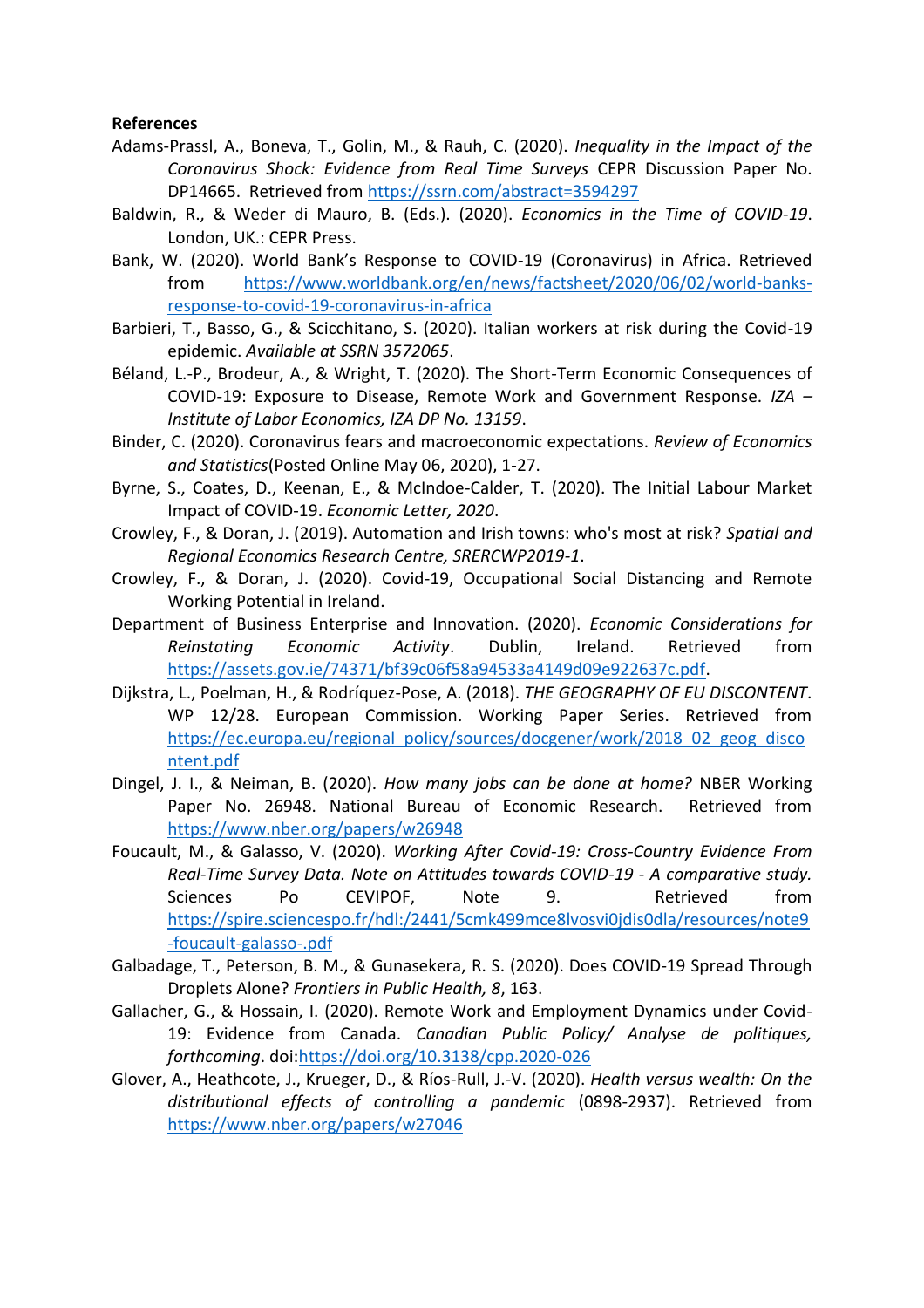- Gollwitzer, A., Martel, C., Marshall, J., Höhs, J. M., & Bargh, J. A. (2020). Connecting Self-Reported Social Distancing to Real-World Behavior at the Individual and US State Level. doi[:https://doi.org/10.31234/osf.io/kvnwp](https://doi.org/10.31234/osf.io/kvnwp)
- Goodell, J. W. (2020). COVID-19 and finance: Agendas for future research. *Finance Research Letters*, 101512.
- Gottlieb, C., Grobovšek, J., & Poschke, M. (2020). Working from home across countries. *Covid Economics, 71*.
- Green, A. (2020). Spatial inequalities in access to good work. *Work foundation centenary provocation papers*.
- Hendrickson, C., Muro, M., & Galston, W. A. (2018). *Countering the geography of discontent: Strategies for left-behind places*. Retrieved from Washington D.C.:
- Iammarino, S., Rodriguez-Pose, A., & Storper, M. (2018). Regional inequality in Europe: evidence, theory and policy implications. *Journal of Economic Geography, 19*(2), 273- 298. doi:10.1093/jeg/lby021 %J Journal of Economic Geography
- Kissler, S. M., Tedijanto, C., Lipsitch, M., & Grad, Y. (2020). Social distancing strategies for curbing the COVID-19 epidemic. *medRxiv*. doi[:https://doi.org/10.1101/2020.03.22.20041079](https://doi.org/10.1101/2020.03.22.20041079)
- Koren, M., & Pető, R. (2020). Business disruptions from social distancing. *arXiv preprint arXiv:2003.13983*.
- Lewandowski, P. (2020). *Occupational Exposure to Contagion and the Spread of COVID-19 in Europe*. IZA Discussion Paper No. 13227. Retrieved from <https://ssrn.com/abstract=3596694>
- Mongey, S., Pilossoph, L., & Weinberg, A. (2020). Which Workers Bear the Burden of Social Distancing Policies? *NBER Working Paper No. 27085*.
- Mongey, S., & Weinberg, A. (2020). Characteristics of workers in low work-from-home and high personal-proximity occupations. *Becker Friedman Institute for Economic White Paper*.
- Montenovo, L., Jiang, X., Rojas, F. L., Schmutte, I. M., Simon, K. I., Weinberg, B. A., & Wing, C. (2020). Determinants of Disparities in Covid-19 Job Losses. *NBER Working Paper No. 27132*.
- Nussbaumer-Streit, B., Mayr, V., Dobrescu, A., Chapman, A., Persad, E., Klerings, I., . . . et al. (2020). Quarantine alone or in combination with other public health measures to control COVID‐19: a rapid review. *Cochrane Database of Systematic Reviews*(4). doi:10.1002/14651858.CD013574
- OECD. (2020). Coronavirus (COVID-19)From pandemic to recovery: Local employment and economic development.
- Office for National Statistics. (2010). Standard occupational classification (SOC). Retrieved from

[https://www.google.com/url?sa=t&rct=j&q=&esrc=s&source=web&cd=2&ved=2ahU](https://www.google.com/url?sa=t&rct=j&q=&esrc=s&source=web&cd=2&ved=2ahUKEwi5tLPSv5zfAhXsSBUIHQx_COYQFjABegQICBAC&url=https%3A%2F%2Fwww.ons.gov.uk%2Ffile%3Furi%3D%2Fmethodology%2Fclassificationsandstandards%2Fstandardoccupationalclassificationsoc%2Fsoc2010%2Fug201002soc2010toisco08v2_tcm77-283163.xls&usg=AOvVaw0uKzrFxZBMpOOuWbeFH3QP) [KEwi5tLPSv5zfAhXsSBUIHQx\\_COYQFjABegQICBAC&url=https%3A%2F%2Fwww.ons.g](https://www.google.com/url?sa=t&rct=j&q=&esrc=s&source=web&cd=2&ved=2ahUKEwi5tLPSv5zfAhXsSBUIHQx_COYQFjABegQICBAC&url=https%3A%2F%2Fwww.ons.gov.uk%2Ffile%3Furi%3D%2Fmethodology%2Fclassificationsandstandards%2Fstandardoccupationalclassificationsoc%2Fsoc2010%2Fug201002soc2010toisco08v2_tcm77-283163.xls&usg=AOvVaw0uKzrFxZBMpOOuWbeFH3QP) [ov.uk%2Ffile%3Furi%3D%2Fmethodology%2Fclassificationsandstandards%2Fstandar](https://www.google.com/url?sa=t&rct=j&q=&esrc=s&source=web&cd=2&ved=2ahUKEwi5tLPSv5zfAhXsSBUIHQx_COYQFjABegQICBAC&url=https%3A%2F%2Fwww.ons.gov.uk%2Ffile%3Furi%3D%2Fmethodology%2Fclassificationsandstandards%2Fstandardoccupationalclassificationsoc%2Fsoc2010%2Fug201002soc2010toisco08v2_tcm77-283163.xls&usg=AOvVaw0uKzrFxZBMpOOuWbeFH3QP) [doccupationalclassificationsoc%2Fsoc2010%2Fug201002soc2010toisco08v2\\_tcm77-](https://www.google.com/url?sa=t&rct=j&q=&esrc=s&source=web&cd=2&ved=2ahUKEwi5tLPSv5zfAhXsSBUIHQx_COYQFjABegQICBAC&url=https%3A%2F%2Fwww.ons.gov.uk%2Ffile%3Furi%3D%2Fmethodology%2Fclassificationsandstandards%2Fstandardoccupationalclassificationsoc%2Fsoc2010%2Fug201002soc2010toisco08v2_tcm77-283163.xls&usg=AOvVaw0uKzrFxZBMpOOuWbeFH3QP) [283163.xls&usg=AOvVaw0uKzrFxZBMpOOuWbeFH3QP](https://www.google.com/url?sa=t&rct=j&q=&esrc=s&source=web&cd=2&ved=2ahUKEwi5tLPSv5zfAhXsSBUIHQx_COYQFjABegQICBAC&url=https%3A%2F%2Fwww.ons.gov.uk%2Ffile%3Furi%3D%2Fmethodology%2Fclassificationsandstandards%2Fstandardoccupationalclassificationsoc%2Fsoc2010%2Fug201002soc2010toisco08v2_tcm77-283163.xls&usg=AOvVaw0uKzrFxZBMpOOuWbeFH3QP)

- Oswald, A. J., & Powdthavee, N. (2020). The case for releasing the young from lockdown: A briefing paper for policymakers. *IZA DP No. 13113*.
- Ozili, P. K., & Arun, T. (2020). Spillover of COVID-19: impact on the Global Economy. *Available at SSRN 3562570*.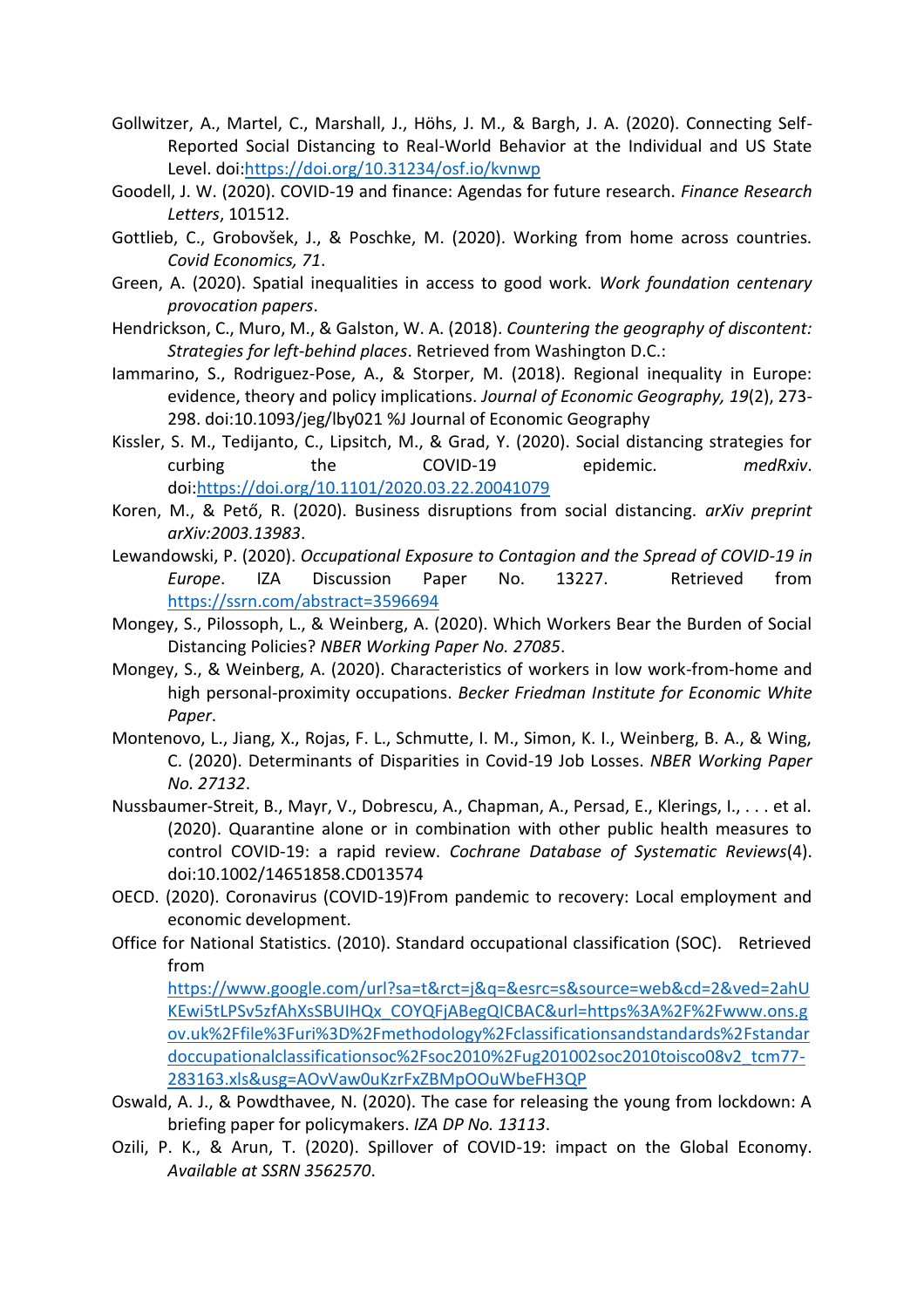Pouliakas, K., & Branka, J. (2020). EU Jobs at Highest Risk of COVID-19 Social Distancing: Will the Pandemic Exacerbate Labour Market Divide? *IZA DP No. 13281*.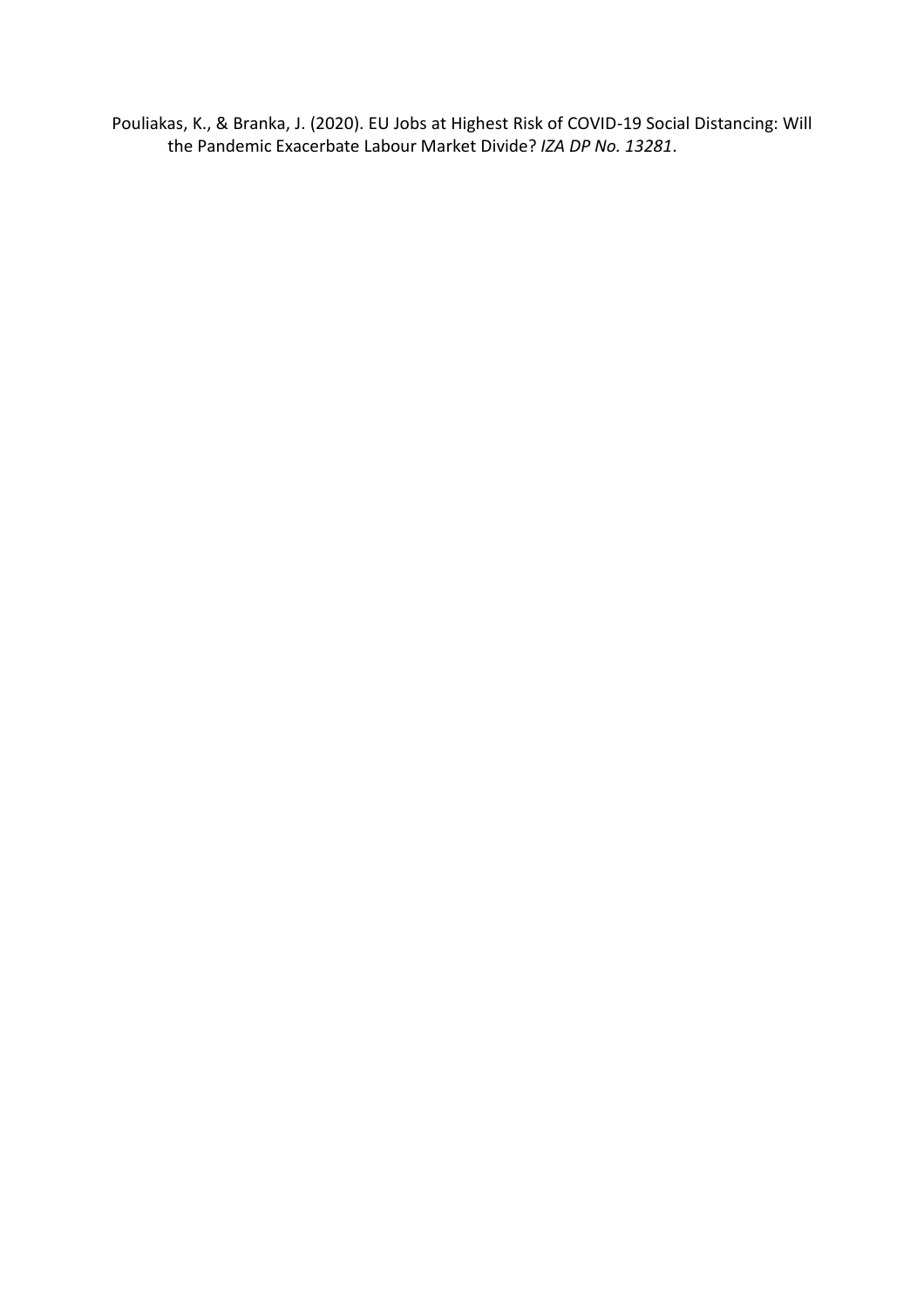Appendix 1: Definition of elements of Social Distancing Index

| Variable                 | <b>Original Coding</b> | Recoding              | Context             |
|--------------------------|------------------------|-----------------------|---------------------|
| How important is it to   | 0 - Not important at   | 0 - Extremely         | Face to face        |
| work with others in a    | all                    | important             | discussions several |
| group or team in this    | 25 - Fairly important  | 25 - Very important   | time a week and     |
| job?                     | 50 - Important         | 50 - Important        | often more than e-  |
|                          | 75 - Very important    | 75 - Fairly important | mails, letters, and |
|                          | 100 - Extremely        | 100 - Not important   | memos.              |
|                          | important              | at all                |                     |
| Providing guidance and   | 0 - Not important      | $0$ – Important       |                     |
| expert advice to         | 100 - Important        | 100 - Not important   |                     |
| management or other      |                        |                       |                     |
| groups on technical,     |                        |                       |                     |
| systems-, or process-    |                        |                       |                     |
| related topics.          |                        |                       |                     |
| Getting members of a     | 0 - Not important      | $0$ – Important       |                     |
| group to work            | 100 - Important        | 100 - Not important   |                     |
| together to accomplish   |                        |                       |                     |
| tasks.                   |                        |                       |                     |
| Providing guidance and   | 0 - Not important      | $0$ – Important       |                     |
| direction to             | 100 - Important        | 100 - Not important   |                     |
| subordinates, including  |                        |                       |                     |
| setting performance      |                        |                       |                     |
| standards and            |                        |                       |                     |
| monitoring               |                        |                       |                     |
| performance.             |                        |                       |                     |
| Encouraging and          | $0$ – Not important    | $0$ – Important       |                     |
| building mutual trust,   | 100 - Important        | 100 - Not important   |                     |
| respect, and             |                        |                       |                     |
| cooperation among        |                        |                       |                     |
| team members.            |                        |                       |                     |
| How important is it to   | 0 - Not important at   | 0 - Extremely         | Face to face        |
| work with external       | all                    | important             | discussions several |
| customers or the         | 25 - Fairly important  | 25 - Very important   | times a week        |
| public in this job?      | 50 - Important         | 50 - Important        |                     |
|                          | 75 - Very important    | 75 - Fairly important |                     |
|                          | 100 - Extremely        | 100 - Not important   |                     |
|                          | important              | at all                |                     |
| Performing for people    | 0 - Not important      | $0$ – Important       |                     |
| or dealing directly with | 100 - Important        | 100 - Not important   |                     |
| the public. This         |                        |                       |                     |
| includes serving         |                        |                       |                     |
| customers in             |                        |                       |                     |
| restaurants and stores,  |                        |                       |                     |
| and receiving clients or |                        |                       |                     |
| guests.                  |                        |                       |                     |
| Providing personal       | 0-Not important        | $0$ – Important       |                     |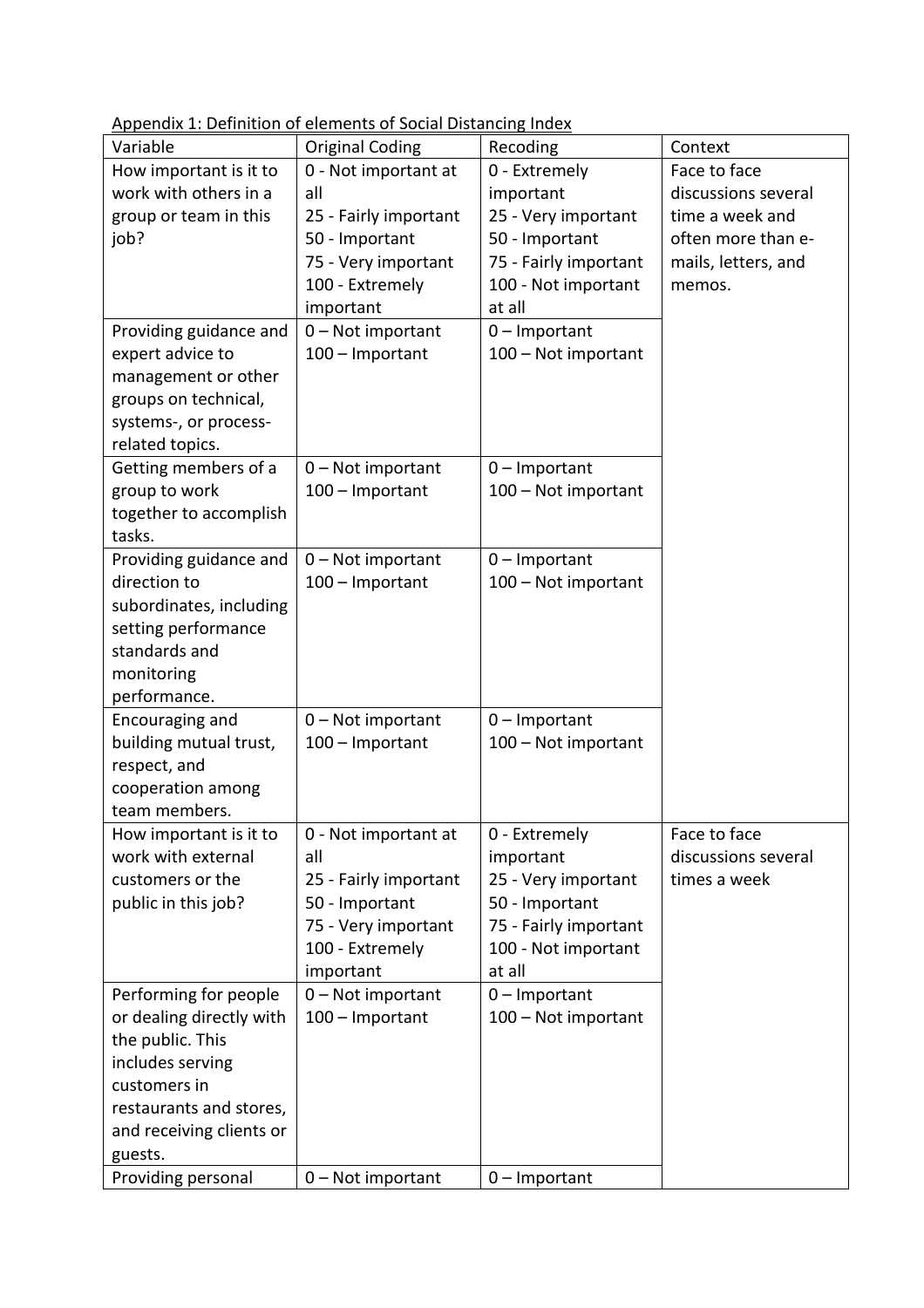| assistance, medical      | 100 - Important     | 100 - Not important |                       |
|--------------------------|---------------------|---------------------|-----------------------|
| attention, emotional     |                     |                     |                       |
| support, or other        |                     |                     |                       |
| personal care to others  |                     |                     |                       |
| such as coworkers,       |                     |                     |                       |
| customers, or patients.  |                     |                     |                       |
|                          |                     |                     |                       |
| Developing               | $0$ – Not important | $0$ – Important     |                       |
| constructive and         | 100 - Important     | 100 - Not important |                       |
| cooperative working      |                     |                     |                       |
| relationships with       |                     |                     |                       |
| others, and              |                     |                     |                       |
| maintaining them over    |                     |                     |                       |
| time.                    |                     |                     |                       |
| Using hands and arms     | $0$ – Not important | $0$ – Important     | Density of co-workers |
| in handling, installing, | 100 - Important     | 100 - Not important | like shared office or |
| positioning, and         |                     |                     | more                  |
| moving materials, and    |                     |                     |                       |
| manipulating things.     |                     |                     |                       |
| Running, maneuvering,    | $0$ – Not important | $0$ – Important     |                       |
| navigating, or driving   | 100 - Important     | 100 - Not important |                       |
| vehicles or mechanized   |                     |                     |                       |
| equipment, such as       |                     |                     |                       |
| forklifts, passenger     |                     |                     |                       |
| vehicles, aircraft, or   |                     |                     |                       |
| water craft.             |                     |                     |                       |
| Servicing, repairing,    | $0$ – Not important | $0$ – Important     |                       |
| adjusting, and testing   | 100 - Important     | 100 - Not important |                       |
| machines, devices,       |                     |                     |                       |
| moving parts, and        |                     |                     |                       |
| equipment that           |                     |                     |                       |
| operate primarily on     |                     |                     |                       |
| the basis of             |                     |                     |                       |
|                          |                     |                     |                       |
| mechanical (not          |                     |                     |                       |
| electronic) principles.  |                     |                     |                       |
| Servicing, repairing,    | $0$ – Not important | $0$ – Important     |                       |
| calibrating, regulating, | 100 - Important     | 100 - Not important |                       |
| fine-tuning, or testing  |                     |                     |                       |
| machines, devices, and   |                     |                     |                       |
| equipment that           |                     |                     |                       |
| operate primarily on     |                     |                     |                       |
| the basis of electrical  |                     |                     |                       |
| or electronic (not       |                     |                     |                       |
| mechanical) principles.  |                     |                     |                       |
| Inspecting equipment,    | 0 - Not important   | $0$ – Important     |                       |
| structures, or           | 100 - Important     | 100 - Not important |                       |
| materials to identify    |                     |                     |                       |
| the cause of errors or   |                     |                     |                       |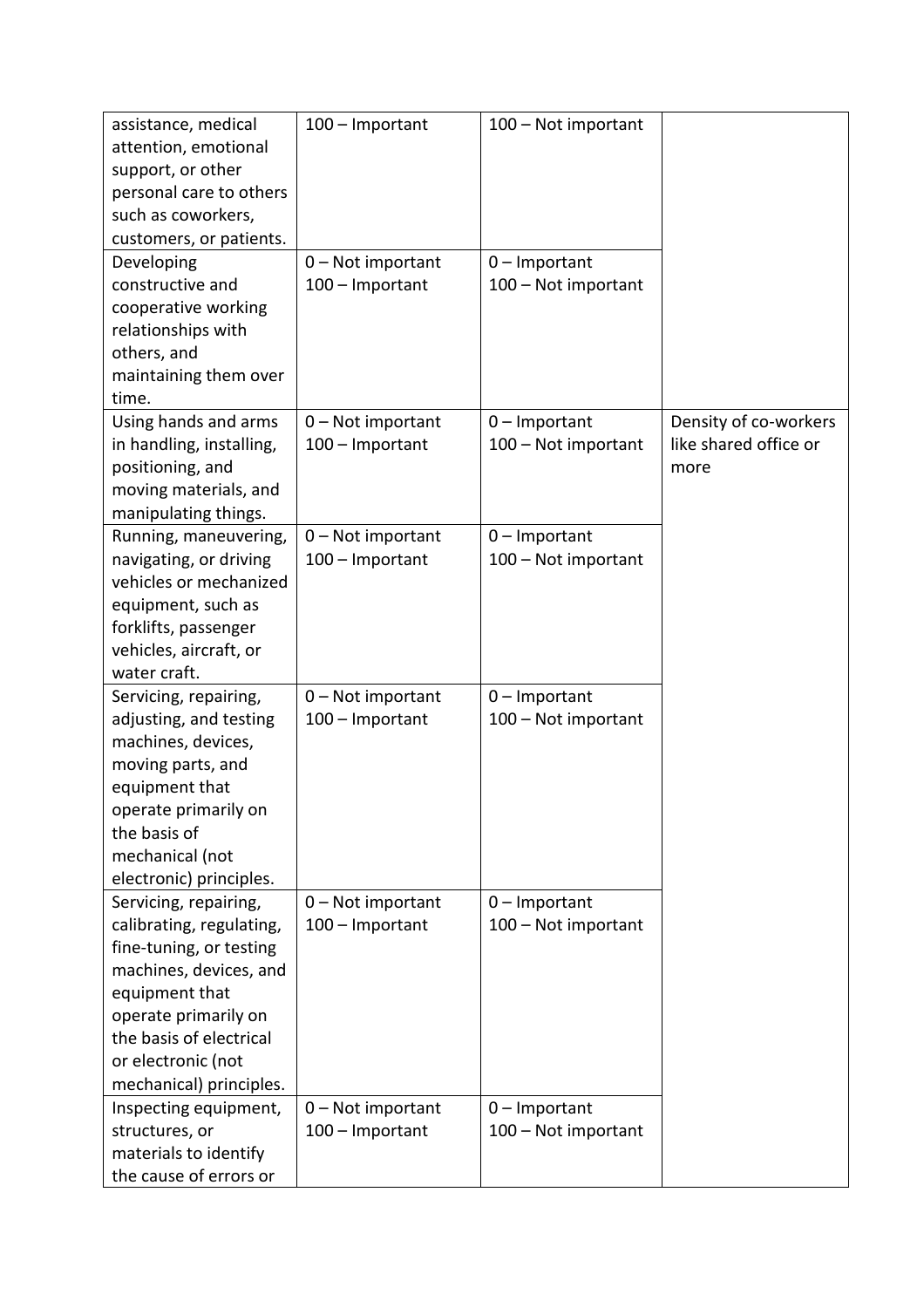| other problems or<br>defects.                                                                                                    |                                                                                                                                                                                                                                                                   |                                                                                                                                                                                                                                                         |                           |
|----------------------------------------------------------------------------------------------------------------------------------|-------------------------------------------------------------------------------------------------------------------------------------------------------------------------------------------------------------------------------------------------------------------|---------------------------------------------------------------------------------------------------------------------------------------------------------------------------------------------------------------------------------------------------------|---------------------------|
| To what extent does<br>this job require the<br>worker to perform job<br>tasks in close physical<br>proximity to other<br>people? | 0 - I don't work near<br>other people (beyond<br>$100 \text{ ft.}$<br>25 - I work with<br>others but not closely<br>(e.g., private office)<br>50 - Slightly close<br>(e.g., shared office)<br>75 - Moderately close<br>(at arm's length<br>100 - Very close (near | 0 - Very close (near<br>touching)<br>25 - Moderately close<br>(at arm's length<br>50 - Slightly close<br>(e.g., shared office)<br>75 - I work with<br>others but not closely<br>(e.g., private office)<br>0 - I don't work near<br>other people (beyond | <b>Physical Proximity</b> |
|                                                                                                                                  | touching)                                                                                                                                                                                                                                                         | 100 $ft.$ )                                                                                                                                                                                                                                             |                           |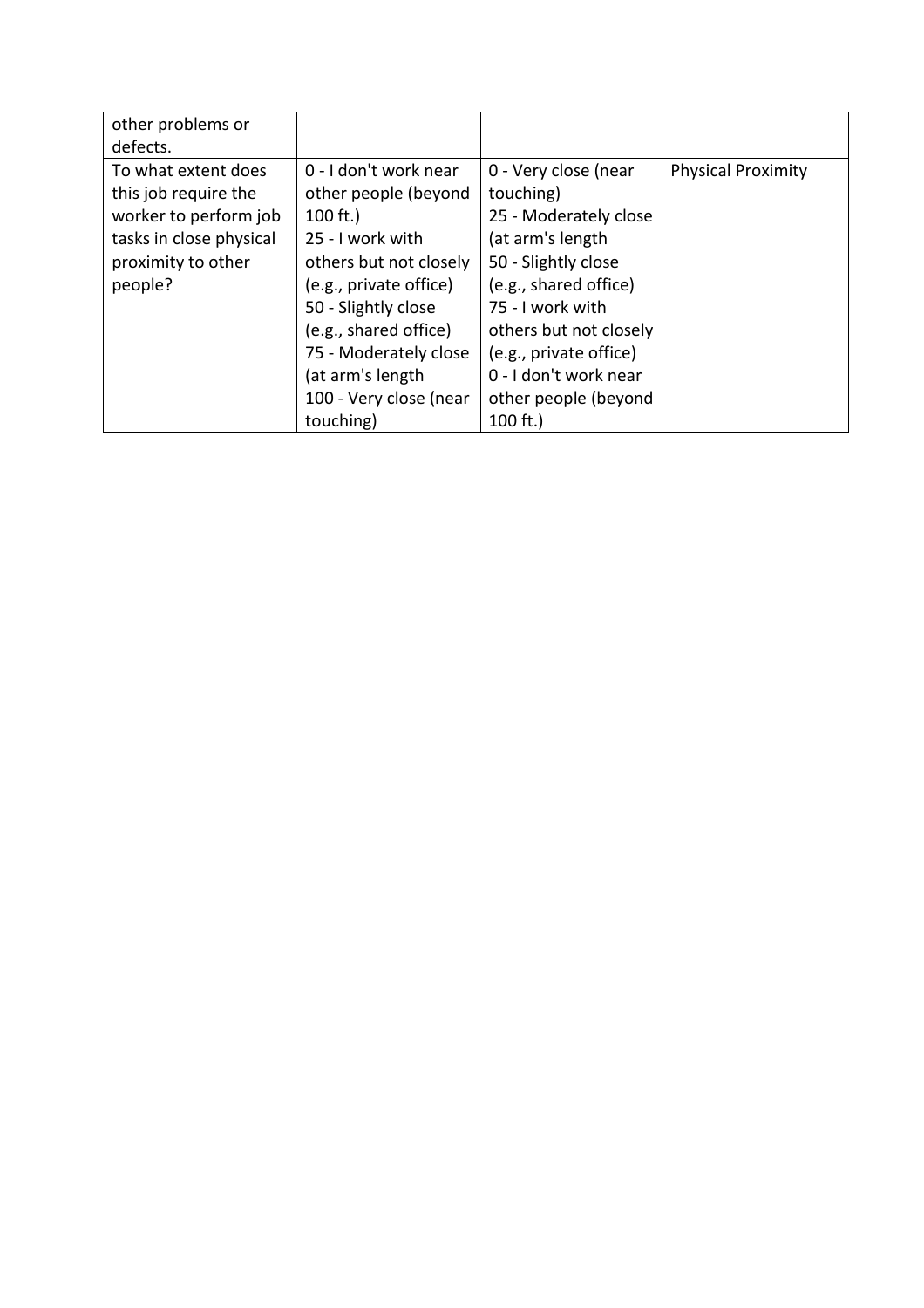Appendix 2: Definition of elements of Remote Working Index

| Variable definition          | whenaw E. Bermann or elements or nemote working mach<br>Original coding | New coding                |
|------------------------------|-------------------------------------------------------------------------|---------------------------|
| How often do you use         | 0-Never                                                                 | same as original          |
| electronic mail in this job? | 25 - Once a year or more                                                |                           |
|                              | but not every month<br>$50 -$                                           |                           |
|                              | Once a month or more but                                                |                           |
|                              | not every week                                                          |                           |
|                              | 75 - Once a week or more                                                |                           |
|                              | but not every day                                                       |                           |
|                              | 100 - Every day                                                         |                           |
| How often does this job      | 0 - Never                                                               | $0$ – Every day           |
| require working outdoors,    | 25 - Once a year or more                                                | 25 – Once a week or more  |
| exposed to all weather       | but not every month                                                     | but not every day         |
| conditions?                  | 50 - Once a month or more                                               | 50 - Once a month or more |
|                              | but not every week                                                      | but not every week        |
|                              | 75 - Once a week or more                                                | 75 – Once a year or more  |
|                              | but not every day                                                       | but not every month       |
|                              | 100 - Every day                                                         | 100 - Never               |
| How often does this job      | 0 - Never                                                               | $0$ – Every day           |
| require working outdoors,    | 25 - Once a year or more                                                | 25 – Once a week or more  |
| under cover (e.g., structure | but not every month                                                     | but not every day         |
| with roof but no walls)?     | 50 - Once a month or more                                               | 50 - Once a month or more |
|                              | but not every week                                                      | but not every week        |
|                              | 75 - Once a week or more                                                | 75 – Once a year or more  |
|                              | but not every day                                                       | but not every month       |
|                              | 100 - Every day                                                         | 100 - Never               |
| How frequently does this     | 0 - Never                                                               | $0$ – Every day           |
| job require the worker to    | 25 - Once a year or more                                                | 25 – Once a week or more  |
| deal with physical           | but not every month                                                     | but not every day         |
| aggression of violent        | 50 - Once a month or more                                               | 50 - Once a month or more |
| individuals?                 | but not every week                                                      | but not every week        |
|                              | 75 - Once a week or more                                                | 75 – Once a year or more  |
|                              | but not every day                                                       | but not every month       |
|                              | 100 - Every day                                                         | 100 - Never               |
| How much does this job       | 0 - Never                                                               | $0$ – Every day           |
| require wearing common       | 25 - Once a year or more                                                | 25 – Once a week or more  |
| protective or safety         | but not every month                                                     | but not every day         |
| equipment such as safety     | 50 - Once a month or more                                               | 50 - Once a month or more |
| shoes, glasses, gloves, hard | but not every week                                                      | but not every week        |
| hats or life jackets?        | 75 - Once a week or more                                                | 75 - Once a year or more  |
|                              | but not every day                                                       | but not every month       |
|                              | 100 - Every day                                                         | 100 - Never               |
| How much does this job       | 0 - Never                                                               | $0$ – Every day           |
| require wearing specialized  | 25 - Once a year or more                                                | 25 – Once a week or more  |
| protective or safety         | but not every month                                                     | but not every day         |
| equipment such as            | 50 - Once a month or more                                               | 50 - Once a month or more |
| breathing apparatus, safety  | but not every week                                                      | but not every week        |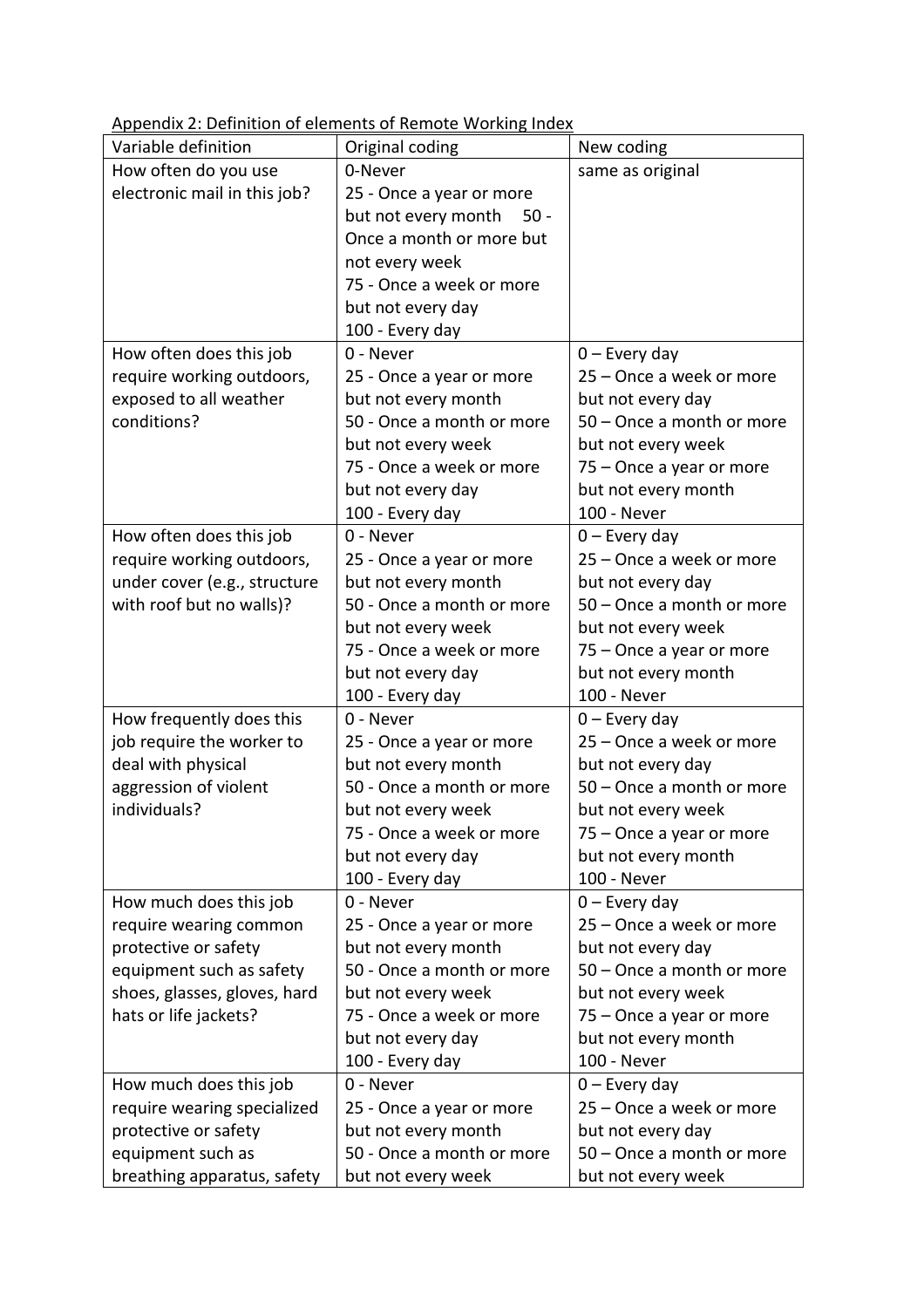| harness, full protection       | 75 - Once a week or more                         | 75 – Once a year or more  |
|--------------------------------|--------------------------------------------------|---------------------------|
| suits, or radiation            | but not every day                                | but not every month       |
| protection?                    | 100 - Every day                                  | 100 - Never               |
| How much does this job         | $0 -$ Never                                      | $0$ – Every day           |
| require walking and            | 25 - Less than half the time                     | 25 - Once a week or more  |
| running?                       | 50 - About half the time                         | but not every day         |
|                                | 75 - More than half the time                     | 50 - Once a month or more |
|                                | 100 - Continually or almost                      | but not every week        |
|                                | continually                                      | 75 - Once a year or more  |
|                                |                                                  | but not every month       |
|                                |                                                  | 100 - Never               |
| How often does this job        | 0 - Never                                        | $0$ – Every day           |
| require exposure to minor      | 25 - Once a year or more                         | 25 - Once a week or more  |
| burns, cuts, bites, or stings? | but not every month                              | but not every day         |
|                                | 50 - Once a month or more                        | 50 - Once a month or more |
|                                | but not every week                               | but not every week        |
|                                | 75 - Once a week or more                         | 75 - Once a year or more  |
|                                | but not every day                                | but not every month       |
|                                | 100 - Every day                                  | 100 - Never               |
| How often does this job        | 0 - Never                                        | $0$ – Every day           |
| require exposure to            |                                                  | 25 – Once a week or more  |
|                                | 25 - Once a year or more                         |                           |
| disease/infections?            | but not every month<br>50 - Once a month or more | but not every day         |
|                                |                                                  | 50 - Once a month or more |
|                                | but not every week                               | but not every week        |
|                                | 75 - Once a week or more                         | 75 - Once a year or more  |
|                                | but not every day                                | but not every month       |
|                                | 100 - Every day                                  | 100 - Never               |
| Performing physical            | 0 - Not important                                | $0$ – Important           |
| activities that require        | 100 - Important                                  | 100 - Not important       |
| considerable use of your       |                                                  |                           |
| arms and legs and moving       |                                                  |                           |
| your whole body, such as       |                                                  |                           |
| climbing, lifting, balancing,  |                                                  |                           |
| walking, stooping, and         |                                                  |                           |
| handling of materials.         |                                                  |                           |
| Using hands and arms in        | $0$ – Not important                              | $0$ – Important           |
| handling, installing,          | 100 - Important                                  | 100 - Not important       |
| positioning, and moving        |                                                  |                           |
| materials, and manipulating    |                                                  |                           |
| things.                        |                                                  |                           |
| Using either control           | $0$ – Not important                              | $0$ – Important           |
| mechanisms or direct           | 100 - Important                                  | 100 - Not important       |
| physical activity to operate   |                                                  |                           |
| machines or processes (not     |                                                  |                           |
| including computers or         |                                                  |                           |
| vehicles).                     |                                                  |                           |
| Running, maneuvering,          | $0$ – Not important                              | $0$ – Important           |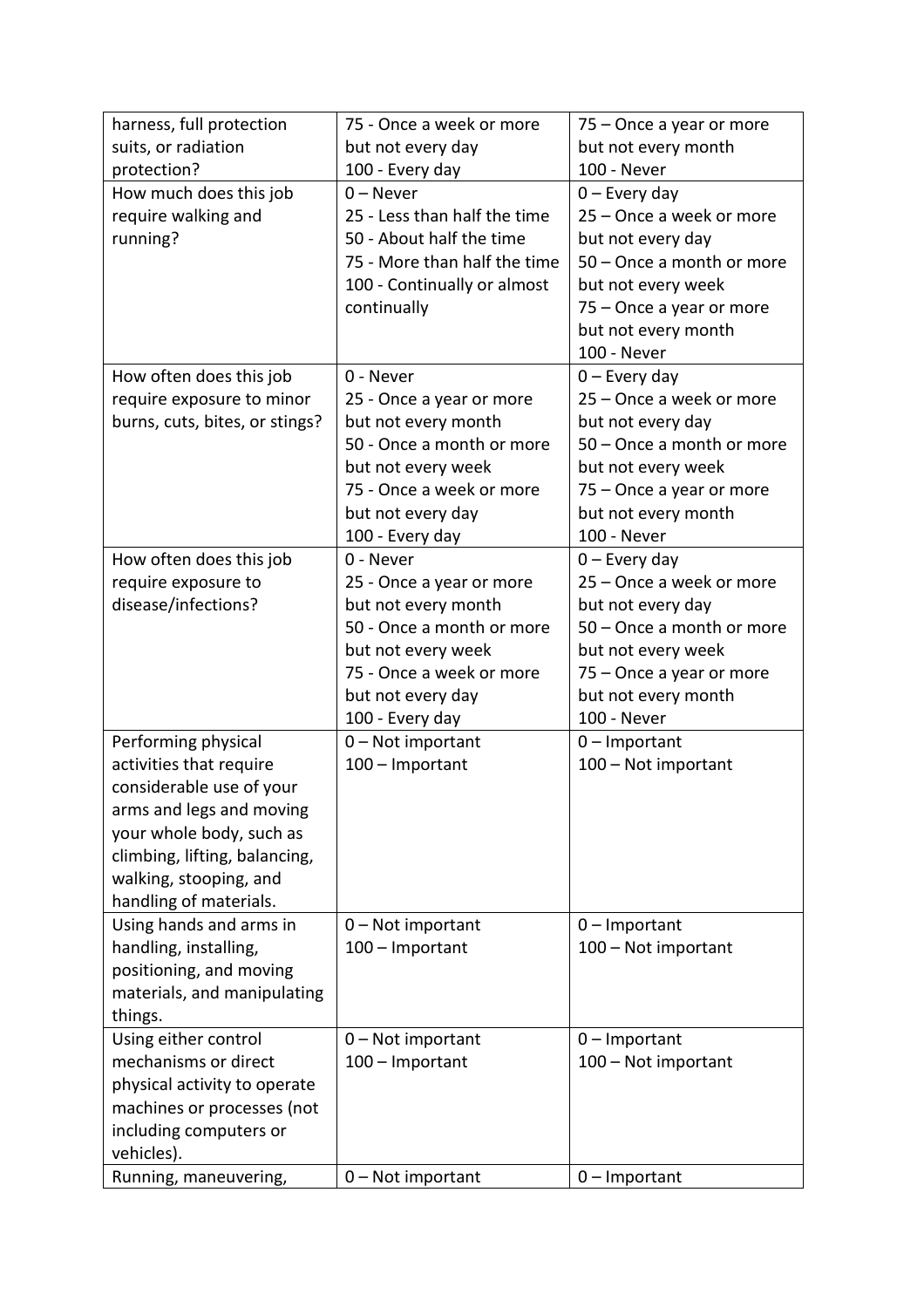| navigating, or driving<br>vehicles or mechanized<br>equipment, such as forklifts,<br>passenger vehicles, aircraft,<br>or water craft. | 100 - Important     | 100 - Not important |
|---------------------------------------------------------------------------------------------------------------------------------------|---------------------|---------------------|
| Performing for people or                                                                                                              | $0$ – Not important | $0$ – Important     |
| dealing directly with the<br>public. This includes serving                                                                            | 100 - Important     | 100 - Not important |
| customers in restaurants                                                                                                              |                     |                     |
| and stores, and receiving                                                                                                             |                     |                     |
| clients or guests.                                                                                                                    |                     |                     |
| Servicing, repairing,                                                                                                                 | 0 - Not important   | $0$ – Important     |
| adjusting, and testing                                                                                                                | 100 - Important     | 100 - Not important |
| machines, devices, moving                                                                                                             |                     |                     |
| parts, and equipment that                                                                                                             |                     |                     |
| operate primarily on the                                                                                                              |                     |                     |
| basis of mechanical (not                                                                                                              |                     |                     |
| electronic) principles.                                                                                                               |                     |                     |
| Servicing, repairing,                                                                                                                 | $0$ – Not important | $0$ – Important     |
| calibrating, regulating, fine-                                                                                                        | 100 - Important     | 100 - Not important |
| tuning, or testing machines,                                                                                                          |                     |                     |
| devices, and equipment that                                                                                                           |                     |                     |
| operate primarily on the                                                                                                              |                     |                     |
| basis of electrical or                                                                                                                |                     |                     |
| electronic (not mechanical)                                                                                                           |                     |                     |
| principles.                                                                                                                           |                     |                     |
| Inspecting equipment,                                                                                                                 | $0$ – Not important | $0$ – Important     |
| structures, or materials to                                                                                                           | 100 - Important     | 100 - Not important |
| identify the cause of errors                                                                                                          |                     |                     |
| or other problems or                                                                                                                  |                     |                     |
| defects.                                                                                                                              |                     |                     |